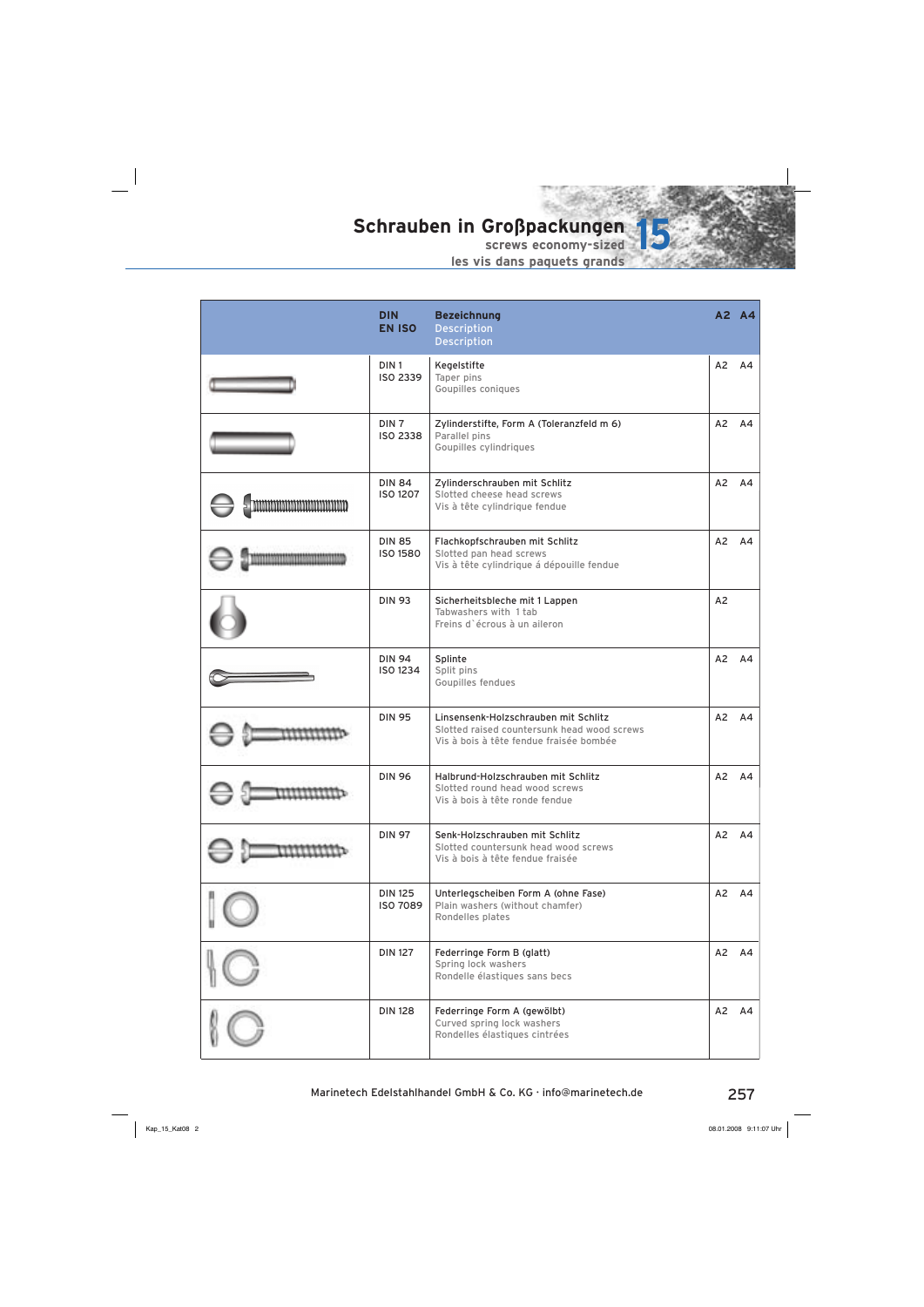

**screws economy-sized**

| <b>DIN</b><br><b>EN ISO</b> | <b>Bezeichnung</b><br><b>Description</b><br><b>Description</b>                                                                                       |                | A2 A4              |
|-----------------------------|------------------------------------------------------------------------------------------------------------------------------------------------------|----------------|--------------------|
| <b>DIN 137 A</b>            | Federscheiben Form A (gewölbt)<br>Curved spring washers<br>Rondelles élastiques cintrées                                                             | A <sub>2</sub> |                    |
| <b>DIN 137 B</b>            | Federscheiben Form B (gewellt)<br>Wave spring washers<br>Rondelles élastiques ondulées                                                               | A2             |                    |
| <b>DIN 186</b>              | Hammerschrauben mit Vierkant, Form A<br>T-head bolts with square neck<br>Vis à tête rectangulaire à angles abattus à collet carré                    |                | A2 A4              |
| <b>DIN 188</b>              | Hammerschrauben mit Nase<br>T-head bolts with double nib<br>Vis à tête rectangulaire à angles abattus à deux ergots                                  | A2             | A4                 |
| <b>DIN 315</b>              | Flügelmuttern, amerikanische Form<br>Wing nuts, american type<br>Ecrous à oreilles, type americain                                                   |                | A2 A4              |
| <b>DIN 315</b>              | Flügelmuttern, schwere Form<br>Wing nuts, heavy duty<br>Ecrous à oreilles                                                                            | A2             | A4                 |
| <b>DIN 316</b>              | Flügelschrauben, amerikanische Form<br>Wing screws, american type<br>Vis à oreilles, type americain                                                  | A2             | A4                 |
| <b>DIN 316</b>              | Flügelschrauben, schwere Form<br>Wing screws, heavy duty<br>Vis à oreilles                                                                           | A2             | A4                 |
| <b>DIN 404</b>              | Kreuzlochschrauben mit Schlitz<br>Capstan screws, slotted<br>Vis de plombage avec fente                                                              | A <sub>2</sub> |                    |
| <b>DIN 417</b><br>ISO 7435  | Gewindestifte mit Schlitz und Zapfen<br>Slotted set screws with long dog point<br>Vis sans tête, fendues, à têton long                               | A <sub>2</sub> |                    |
| <b>DIN 427</b><br>ISO 2342  | Schaftschrauben mit Schlitz und Kegelkuppe<br>Slotted headless screws with chamfered end<br>Vis sans tête, partiellement filetées, à bout chanfrainé |                | $A2 \overline{A4}$ |
| <b>DIN 431 B</b>            | Rohrmuttern Form B, Rohrgewinde nach DIN ISO 228<br>Pipe nuts<br>Ecrous six pans, filet à gaz                                                        |                | A2 A4              |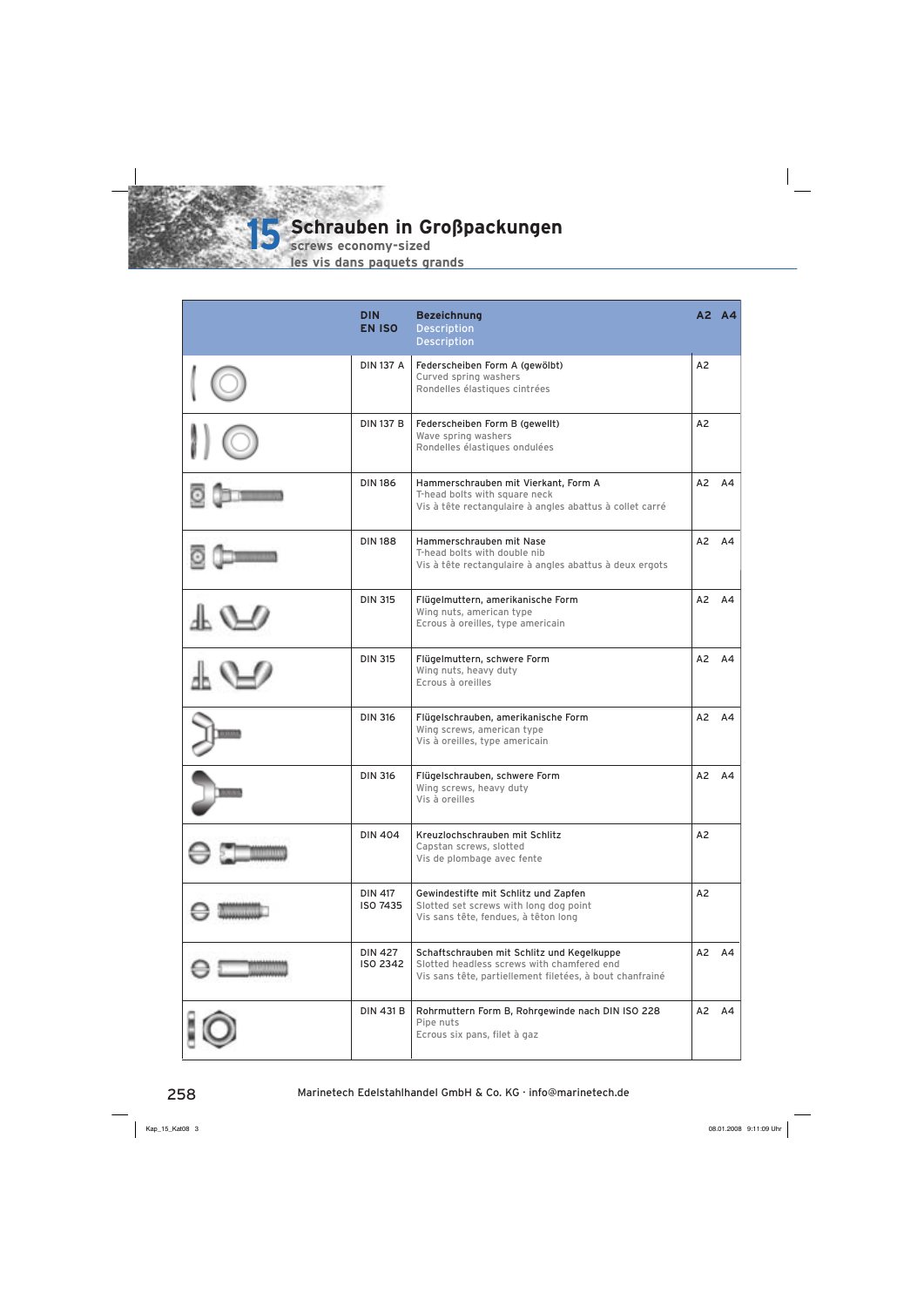

| <b>DIN</b><br><b>EN ISO</b>            | <b>Bezeichnung</b><br><b>Description</b><br><b>Description</b>                                                                                               |                | A2 A4              |
|----------------------------------------|--------------------------------------------------------------------------------------------------------------------------------------------------------------|----------------|--------------------|
| <b>DIN 432</b>                         | Sicherungsbleche mit Nase<br>Washers with external tab<br>Freins d'écrous avec ergot extérieur                                                               | A2             | A4                 |
| <b>DIN 433</b><br>ISO 7092             | Unterlegscheiben für Zylinderschrauben<br>Washers for cheese head screws<br>Rondelles pour vis à tête cylindrique                                            | A2             | A4                 |
| <b>DIN 434</b>                         | Keilscheiben für U-Träger, Neigung 8%<br>Square taper washers for U-sections<br>Plaquette oblique pour profilés en U                                         | A2             | A4                 |
| <b>DIN 435</b>                         | Keilscheiben für I-Träger, Neigung 14%<br>Square taper washers for I-sections<br>Plaquette oblique pour profilés en l                                        | A2             | A4                 |
| <b>DIN 436</b>                         | Vierkantscheiben für Holzkonstruktionen<br>Square washers for wood constructions<br>Rondelles carrées pour constructions en bois                             | A2             | A4                 |
| <b>DIN 438</b><br>ISO 7436             | Gewindestifte mit Schlitz und Ringschneide<br>Slotted set screws with cup point<br>Vis sans te^te, fendues, à bout cuvette                                   | A2             |                    |
| <b>DIN 439</b><br>ISO 4035             | Sechskantmuttern, niedrige Form, Form B (mit Fase)<br>Hexagon thin nuts<br>Ecrous bas hexagonaux                                                             |                | A2 A4              |
| DIN 439<br>ISO 4035                    | Sechskantmuttern, niedrige Form, Feingewinde,<br>Form B (mit Fase)<br>Hexagon thin nuts, fine pitch<br>Ecrous bas hexagonaux, filet fin métrique             | A2             | A4                 |
| <b>DIN 439</b><br>ISO 4035             | Sechskantmuttern, niedrige Form, Linksgewinde,<br>Form B (mit Fase)<br>Hexagon thin nuts left hand thread<br>Ecrous bas hexagonaux à gauche                  | A <sub>2</sub> | AA                 |
| <b>DIN 440</b><br>R<br><b>ISO 2338</b> | Scheiben für Holzkonstruktionen, Form R = Rundloch<br>Washers, especially for wood constructions<br>Rondelles, principalement pour constructions en bois     |                | $A2 \overline{A4}$ |
| <b>DIN 440</b><br>v<br><b>ISO 2338</b> | Scheiben für Holzkonstruktionen, Form V = Vierkantloch<br>Washers, especially for wood constructions<br>Rondelles, principalement pour constructions en bois | A2             | A4                 |
| <b>DIN 444</b><br>в                    | Augenscheiben, Form B<br>Eye bolts<br>Vis à oeillet                                                                                                          |                | $A2 \overline{A4}$ |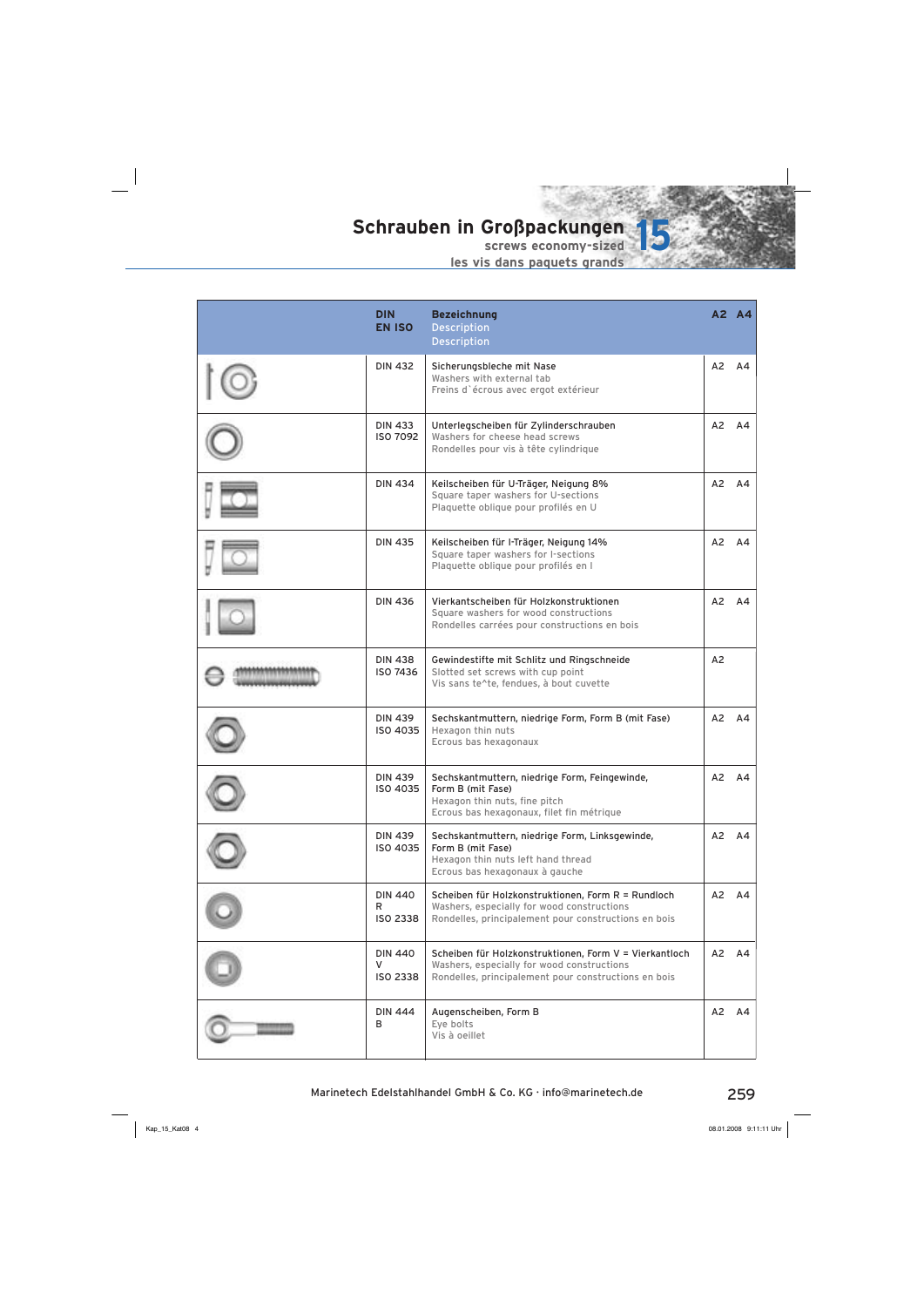

**Schrauben in Großpackungen is Schrauben in G**<br> **screws economy-sized** 

| <b>DIN</b><br><b>EN ISO</b>       | <b>Bezeichnung</b><br><b>Description</b><br><b>Description</b>                                                                                                            |                | A2 A4 |
|-----------------------------------|---------------------------------------------------------------------------------------------------------------------------------------------------------------------------|----------------|-------|
| <b>DIN 462</b>                    | Sicherungsbleche mit Innennase für Nutmuttern DIN 1804<br>Tabwashers with internal tab for nuts DIN 1804<br>Rondelles à ergot intérieur pour écrous rainés selon DIN 1804 | A <sub>2</sub> | A4    |
| <b>DIN 463</b>                    | Sicherungsbleche mit 2 Lappen<br>Tabwashers with 2 tabs<br>Freins D'écrous à 2 ailerons d'équerre                                                                         |                |       |
| <b>DIN 464</b>                    | Rändelschrauben, hohe Form<br>Knurled thumb screws, high type<br>Vis moletées, type haut                                                                                  | A2             |       |
| <b>DIN 465</b>                    | Rändelschrauben, hohe Form, mit Schlitz<br>Knurled thumb screws, high type, slotted<br>Vis moletées, type haute, avec fente                                               | A2             |       |
| <b>DIN 466</b>                    | Rändelmuttern, hohe Form<br>Knurled thumb nuts, high type<br>Ecrous moletées, type haut                                                                                   | A <sub>2</sub> |       |
| <b>DIN 467</b>                    | Rändelmuttern, niedrige Form<br>Knurled thumb nuts, thin type<br>Ecrous moletées, type bas                                                                                | A <sub>2</sub> |       |
| <b>DIN 471</b>                    | Sicherungsringe für Wellen<br>Retaining rings for shafts<br>Circlips extérieurs                                                                                           | A <sub>2</sub> |       |
| <b>DIN 472</b>                    | Sicherungsringe für Bohrungen<br>Retaining rings for bores<br>Circlips intérieurs                                                                                         | A <sub>2</sub> |       |
| <b>DIN 546</b>                    | Schlitzmuttern<br>Slotted round nuts<br>Ecrous cylindriques à fente                                                                                                       |                | A2 A4 |
| <b>DIN 551</b><br><b>ISO 4766</b> | Gewindestifte mit Schlitz und Kegelkuppe<br>Slotted set screws with flat point<br>Vis sans tête avec fente et chanfrein                                                   |                | A2 A4 |
| <b>DIN 553</b><br>ISO 7434        | Gewindestifte mit Schlitz und Spitze<br>Slotted set screws with cone point<br>Vis sans tête avec fente et pointe                                                          |                | A2 A4 |
| <b>DIN 557</b>                    | Vierkantmuttern<br>Square nuts<br>Ecrous carrés                                                                                                                           | A2             | A4    |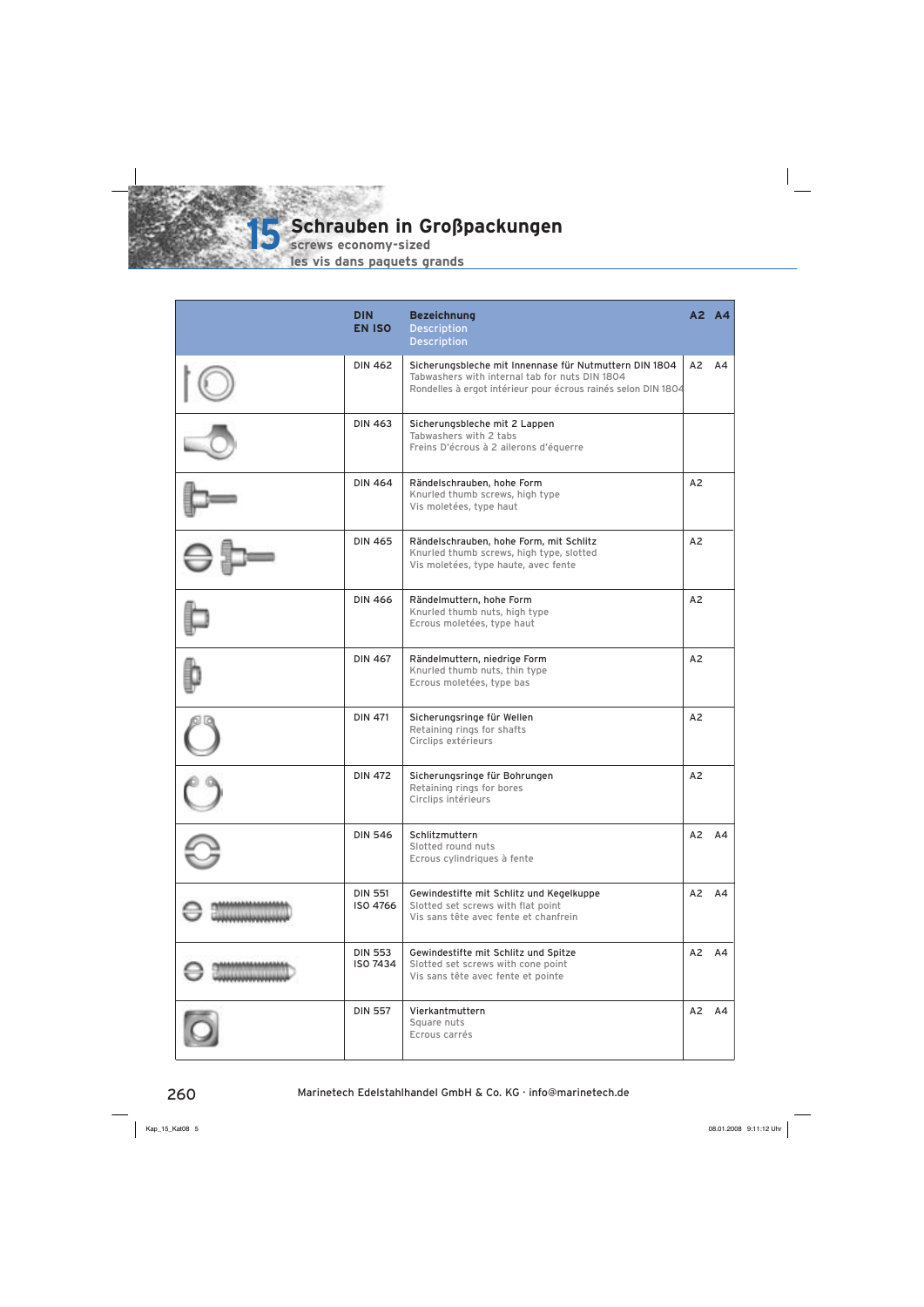

|            | <b>DIN</b><br><b>EN ISO</b>        | <b>Bezeichnung</b><br><b>Description</b><br><b>Description</b>                                                                                                                                                                     |                | A2 A4          |
|------------|------------------------------------|------------------------------------------------------------------------------------------------------------------------------------------------------------------------------------------------------------------------------------|----------------|----------------|
|            | <b>DIN 562</b>                     | Vierkantmuttern, niedrige Form<br>Square thin nuts<br>Ecrous carrées bas                                                                                                                                                           | A2             | A4             |
|            | <b>DIN 571</b>                     | Sechskant-Holzschrauben<br>Hexagon head wood screws<br>Vis à bois à tête hexagonale                                                                                                                                                | A2             | A4             |
|            | Art,-Nr.<br>572                    | Sechskant-Holzschrauben mit Flansch<br>Hexagon wood screws with flange<br>Vis bois T.H. à embase                                                                                                                                   | A2             |                |
|            | <b>DIN 580</b><br>Art.-Nr.<br>8272 | Ringschrauben<br>Lifting eye bolts<br>Vis à anneau                                                                                                                                                                                 | A2             | AA             |
|            | <b>DIN 582</b><br>Art.-Nr.<br>8268 | Ringmuttern<br>Lifting eye nuts<br>Ecrous à anneau                                                                                                                                                                                 | A2             | AA             |
|            | <b>DIN 603</b><br>ISO 8677         | Flachrundschrauben mit Vierkantsatz<br>Mushroom head square neck bolts<br>Vis à tête bombée à collet carré                                                                                                                         | A2             | A4             |
|            | <b>DIN 653</b>                     | Rändelschrauben, niedrige Form<br>Knurled thumb screws, thin type<br>Vis moletées, type bas                                                                                                                                        | A2             |                |
|            | <b>DIN 660</b>                     | Halbrundnieten<br>Round head rivets<br>Rivets à tête ronde                                                                                                                                                                         | A <sub>2</sub> | A <sub>4</sub> |
|            | <b>DIN 661</b>                     | Senknieten<br>Countersunk head rivets<br>Rivets à tête fraisée                                                                                                                                                                     | A2             |                |
|            | <b>DIN 705</b>                     | Stellringe Form A, mit Gewindestiften DIN 914<br>Adjusting rings<br>Bagues d'àrrêt                                                                                                                                                 | A2             |                |
| ,,,,,,,,,, | <b>DIN 835</b>                     | Stiftschrauben, Einschraubende ~2 d<br>Studs, metal end ~2 d<br>Goujons-partie filetée e ~2 d                                                                                                                                      | A2             | A4             |
|            | <b>DIN 906</b>                     | Verschlussschrauben mit Innensechskant, kegeliges Gewinde A2 A4<br>metrisch nach DIN 158 · Hexagon socket pipe plugs, conical<br>thread according to DIN 158 · Bouchons filetés à six pans<br>creux, filetage conique à la DIN 158 |                |                |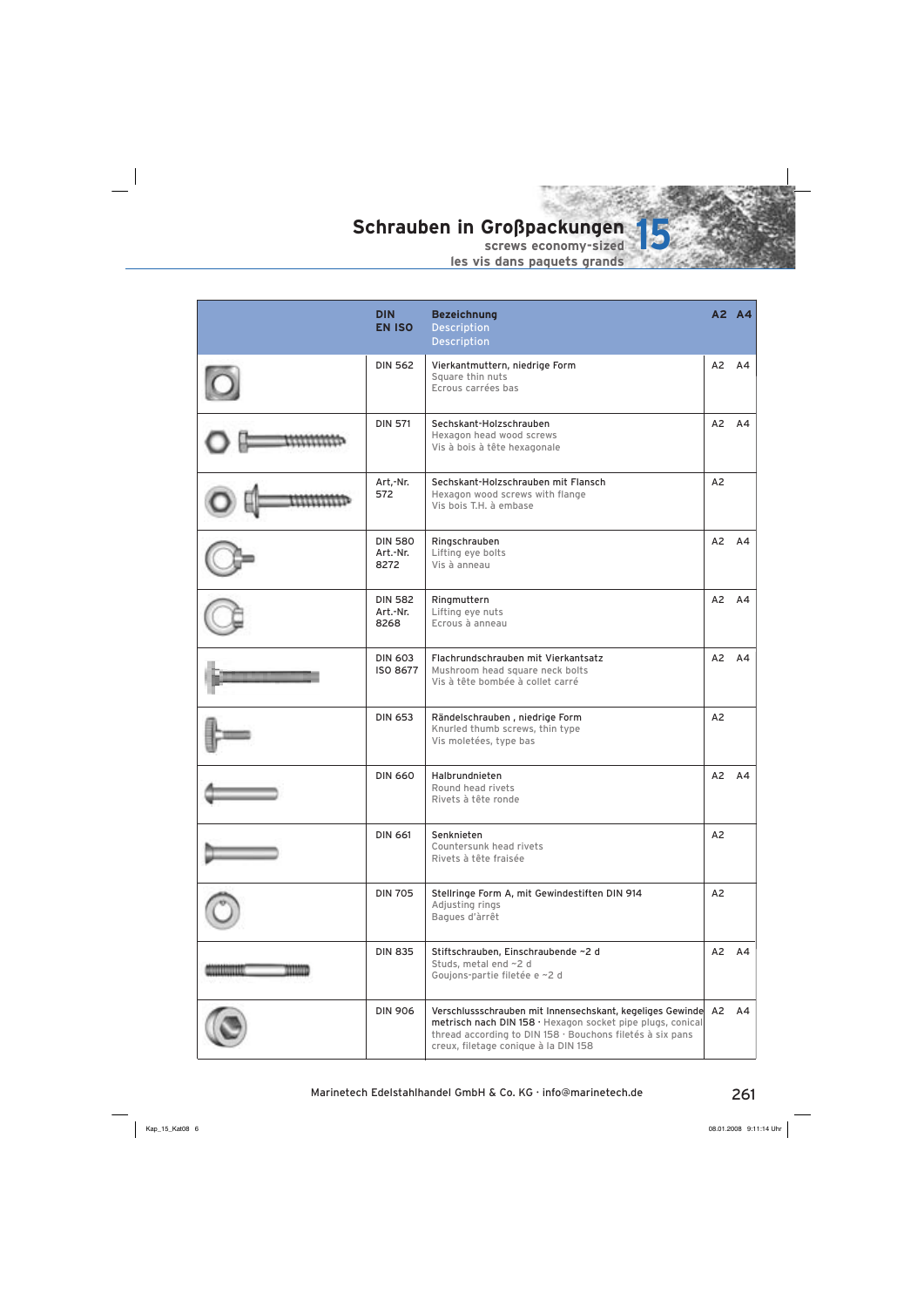**screws economy-sized**

**15**

|                               | <b>DIN</b><br><b>EN ISO</b>       | <b>Bezeichnung</b><br><b>Description</b><br><b>Description</b>                                                                                                                                                                                                                     |                | A2 A4              |
|-------------------------------|-----------------------------------|------------------------------------------------------------------------------------------------------------------------------------------------------------------------------------------------------------------------------------------------------------------------------------|----------------|--------------------|
|                               | <b>DIN 906</b>                    | Verschlussschrauben mit Innensechskant, WITHWORTH Rohr-<br>gewinde nach DIN 3858 · Hexagon socket pipe plugs, conical<br>thread according to DIN 3858 · Bouchons filetés à six pans<br>creux, filetage conique à la DIN 3858                                                       | A2             | A4                 |
|                               | <b>DIN 908</b>                    | Verschlussschrauben mit Bund und Innensechskant, metrisches<br>Feingewinde nach DIN 13 · Hexagon socket pipe plugs, metric<br>fine pitch according to DIN 13 · Bouchons filetés avec épaule-<br>ment et six pans creux, filet fin métrique à la DIN 13                             | А2             | A4                 |
|                               | <b>DIN 908</b>                    | Verschlussschrauben mit Bund und Innensechskant, zylindri-<br>sches Gasgewinde nach DIN 228 · Hexagon socket pipe plugs,<br>cylindrical thread according to DIN 228 · Bouchons filetés<br>cylindriques à collerette et à six pans creux, à la DIN 228                              | A2             | A4                 |
|                               | <b>DIN 910</b>                    | Verschlussschrauben mit Bund und Außensechskant, metri-<br>sches Feingewinde nach DIN 13 · Hexagon head pipe plugs,<br>cylindrical thread metric fine pitch according DIN 13 .<br>Bouchons filetés cylindriques à tête hexagonale, à collerette,<br>filet fin métrique à la DIN 13 | A <sub>2</sub> | A4                 |
|                               | <b>DIN 910</b>                    | Verschluss schrauben mit Bund und Außensechskant, zylindri-<br>sches Gasgewinde nach DIN 228 · Hexagon head pipe plugs,<br>cylindrical thread, according DIN 228 · Bouchons filetés cylin-<br>driques à tête hexagonale, à collerette; type large à la DIN 228                     | A2             | A4                 |
|                               | <b>DIN 912</b><br>ISO 4762        | Zylinderschrauben mit Innensechskant<br>Hexagon socket head cap screws<br>Vis à six pans creux, tête cylindrique                                                                                                                                                                   | A2             | A4                 |
|                               | <b>DIN 913</b><br>ISO 4026        | Gewindestifte mit Innensechkant und Kegelkuppe<br>Hexagon socket set screws with flat point<br>Vis sans tête à six pans creux avec bout plat                                                                                                                                       | A2             | A4                 |
| 11100111101111011110111101111 | <b>DIN 914</b><br><b>ISO 4027</b> | Gewindestifte mit Innensechskant und Spitze<br>Hexagon socket set screws with cone point<br>Vis sans tête à six pans creux avec bout pointu                                                                                                                                        | A2             | A4                 |
|                               | <b>DIN 915</b><br><b>ISO 4028</b> | Gewindestifte mit Innensechskant und Zapfen<br>Hexagon socket set screws with dog point<br>Vis sans tête à six pans creux avec téton long                                                                                                                                          |                | $A2 \overline{A4}$ |
|                               | <b>DIN 916</b><br>ISO 4029        | Gewindestifte mit Innensechskant und Ringschneide<br>Hexagon socket set screws with cup point<br>Vis sans tête à six pans creux avec cuvette                                                                                                                                       | A2             | A4                 |
|                               | <b>DIN 917</b>                    | Sechskant-Hutmuttern, niedrige Form<br>Hexagon cap nuts<br>Ecrous borgnes hexagonaux bas                                                                                                                                                                                           | A2             | A4                 |
|                               | <b>DIN 920</b>                    | Flachkopfschrauben mit Schlitz und kleinem Kopf<br>Slotted pan head screws with small head<br>Vis à tête cylindrique à dépouille, fendue, réduite                                                                                                                                  | A2             |                    |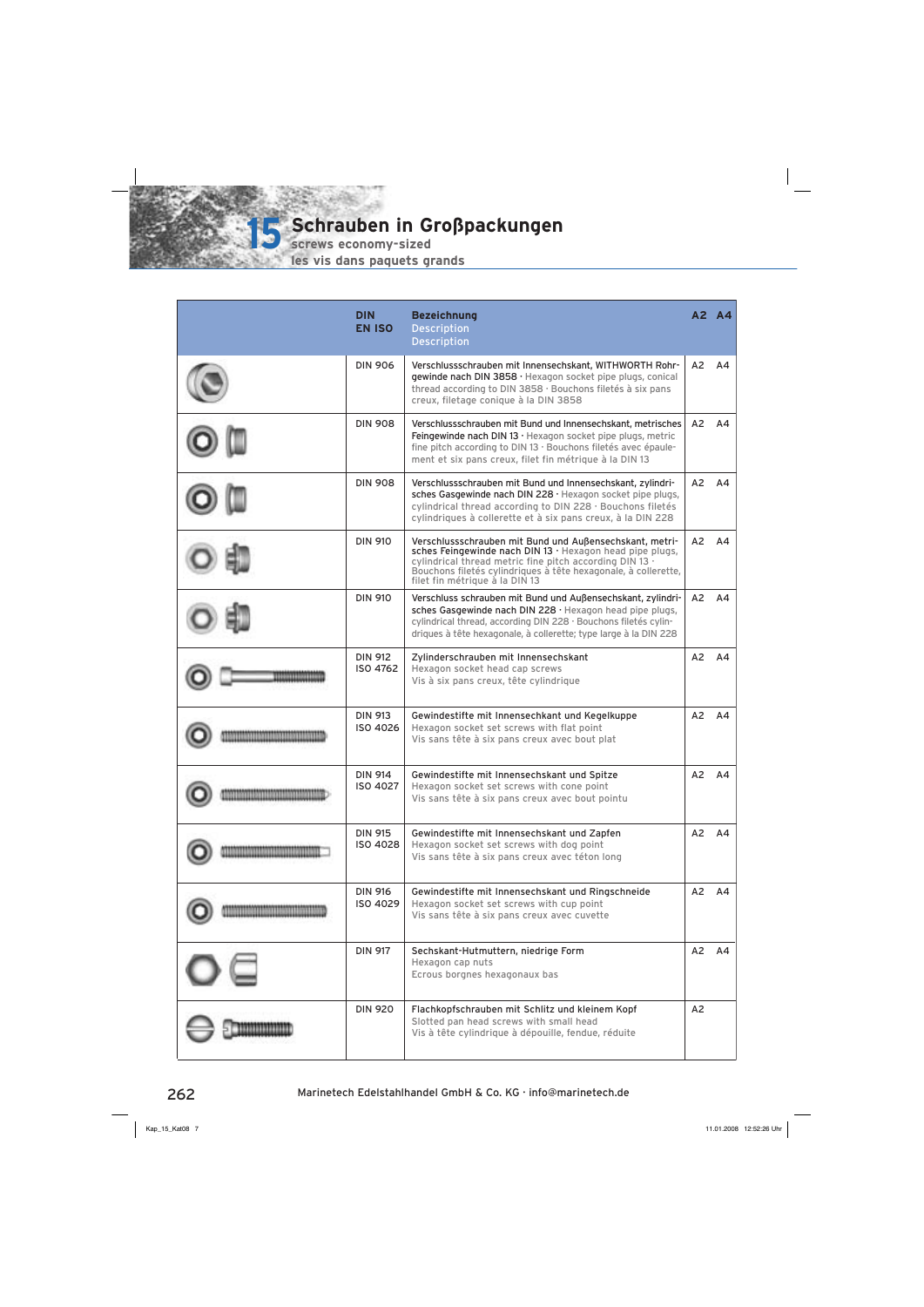

| <b>DIN</b><br><b>EN ISO</b>             | <b>Bezeichnung</b><br><b>Description</b><br><b>Description</b>                                                                                     |    | A2 A4 |
|-----------------------------------------|----------------------------------------------------------------------------------------------------------------------------------------------------|----|-------|
| <b>DIN 921</b>                          | Flachkopfschrauben mit Schlitz und großem Kopf<br>Slotted pan head screws with large head<br>Vis à tête cylindrique à dépouille, fendue, large     | A2 |       |
| <b>DIN 923</b>                          | Flachkopfschrauben mit Schlitz und Ansatz<br>Slotted pan head screws with shoulder<br>Vis à tête cylindrique à dépouille, fendue, á tige ajustable | A2 |       |
| <b>DIN 928</b>                          | Vierkant Schweissmuttern<br>Square weld nuts<br>Ecrous carrés à souder                                                                             | A2 | AA    |
| <b>DIN 929</b>                          | Sechskant-Schweissmuttern<br>Hexagon weld nuts<br>Ecrous hexagonaux à souder                                                                       | A2 | A4    |
| <b>DIN 931</b><br>ISO 4014              | Sechskantschrauben mit Schaft<br>Hexagon head bolts<br>Vis à tête six pans                                                                         | A2 | AA    |
| <b>DIN 933</b><br>ISO 4017              | Sechskantschrauben mit Gewinde bis Kopf<br>Hexagon head screws<br>Vis à tête six pans                                                              | A2 | A4    |
| <b>DIN 933</b><br><b>SZ</b><br>ISO 4017 | Sechskantschrauben mit Schlitz<br>Slotted hexagon head screws<br>Vis à tête pans avec fente                                                        | A2 | A4    |
| <b>DIN 934</b>                          | Sechskantmuttern<br>Hexagon nuts<br>Ecrous hexagonaux                                                                                              | A2 | A4    |
| ISO 4032                                | Sechskantmuttern<br>Hexagon nuts<br>Ecrous hexagonaux                                                                                              |    | A2 A4 |
| <b>DIN 934</b>                          | Sechskantmuttern 1.4571<br>Hexagon nuts<br>Ecrous hexagonaux                                                                                       |    | A4    |
| <b>DIN 934</b>                          | Sechskantmuttern mit Linksgewinde<br>Hexagon nuts left hand thread<br>Ecrous hexagonaux à gauche                                                   |    | A2 A4 |
| <b>DIN 934</b>                          | Sechskantmuttern mit Feingewinde<br>Hexagon nuts, fine pitch<br>Ecrous hexagonaux, filet fin métrique                                              | A2 | A4    |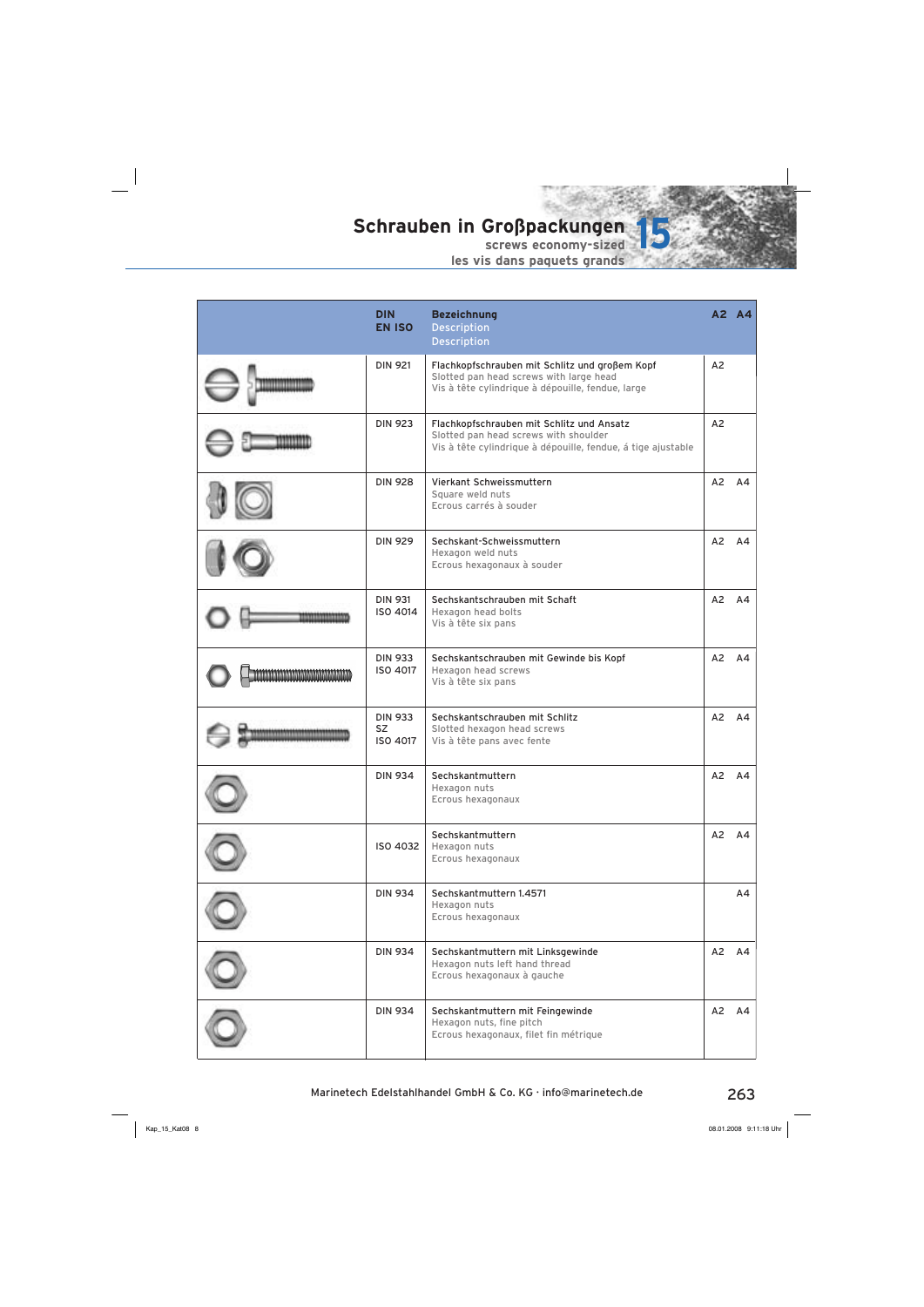

**Schrauben in Großpackungen is Schrauben in G**<br> **screws economy-sized** 

| <b>DIN</b><br><b>EN ISO</b>                    | <b>Bezeichnung</b><br><b>Description</b><br><b>Description</b>                                                                                               |    | A2 A4 |
|------------------------------------------------|--------------------------------------------------------------------------------------------------------------------------------------------------------------|----|-------|
| <b>DIN 935</b><br>ISO 7035                     | Kronenmuttern<br>Hexagon castle nuts, slotted<br>Ecrous hexagonaux à créneaux                                                                                | A2 | A4    |
| <b>DIN 936</b>                                 | Sechskantmuttern, niedrige Form<br>Hexagon thin nuts<br>Ecrous hexagonaux, bas                                                                               | A2 | A4    |
| <b>DIN 936</b>                                 | Sechskantmuttern, niedrige Form, Feingewinde<br>Hexagon thin nuts, fine pitch<br>Ecrous hexagonaux, bas, filet fin métrique                                  | A2 |       |
| <b>DIN 937</b>                                 | Kronenmuttern, niedrige Form<br>Thin hexagon castle nuts, slotted<br>Ecrous hexagonaux à créneaux, bas                                                       | A2 | A4    |
| <b>DIN 938</b>                                 | Stiftschrauben, Einschraubende ~ 1 d<br>Studs, metal end ~1d<br>Goujons filetés, partie filetée ~ 1 d                                                        | A2 | A4    |
| <b>DIN 939</b>                                 | Stiftschrauben, Einschraubende ~ 1,25 d<br>Studs, metal end ~ 1,25 d<br>Goujons filetés, partie filetée ~ 1,25 d                                             | A2 | AA    |
| <b>DIN 963</b><br><b>ISO 2009</b>              | Senkschrauben mit Schlitz<br>Slotted countersunk head screws<br>Vis à tête fraisée fendue                                                                    | A2 | AA    |
| <b>DIN 964</b><br>ISO 2010                     | Linsensenkschrauben mit Schlitz<br>Slotted raised countersunk head screws<br>Vis à tête fraisée bombée fendue                                                | A2 | A4    |
| <b>DIN 965</b><br>н<br><b>ISO 7046</b>         | Senkschrauben mit Kreuzschlitz H-Phillips<br>Cross recessed countersunk (flat) head screws - H<br>Vis à tête fraisée à empreinte cruciforme - H              | A2 | A4    |
| <b>DIN 965</b><br>Z<br><b>ISO 7046</b>         | Senkschrauben mit Kreuzschlitz Z-Pozidrive<br>Cross recessed countersunk (flat) head screws - Z<br>Vis à tête fraisée à empreinte cruciforme - Z             | A2 | AA    |
| <b>DIN 965</b><br><b>TX</b><br><b>ISO 7046</b> | Senkschrauben mit Innenvielzahn<br>Countersunk (flat) head screws, six lobe drive<br>Vis à tête conique, fraisée, à six lobes interieurs                     | A2 | A4    |
| <b>DIN 966</b><br>н.<br><b>ISO 7047</b>        | Linsen-Senkschrauben mit Kreuzschlitz H-Phillips<br>Cross recessed raised countersunk head screws - H<br>Vis à tête fraisée bombée à empeinte cruciforme - H | A2 | AA    |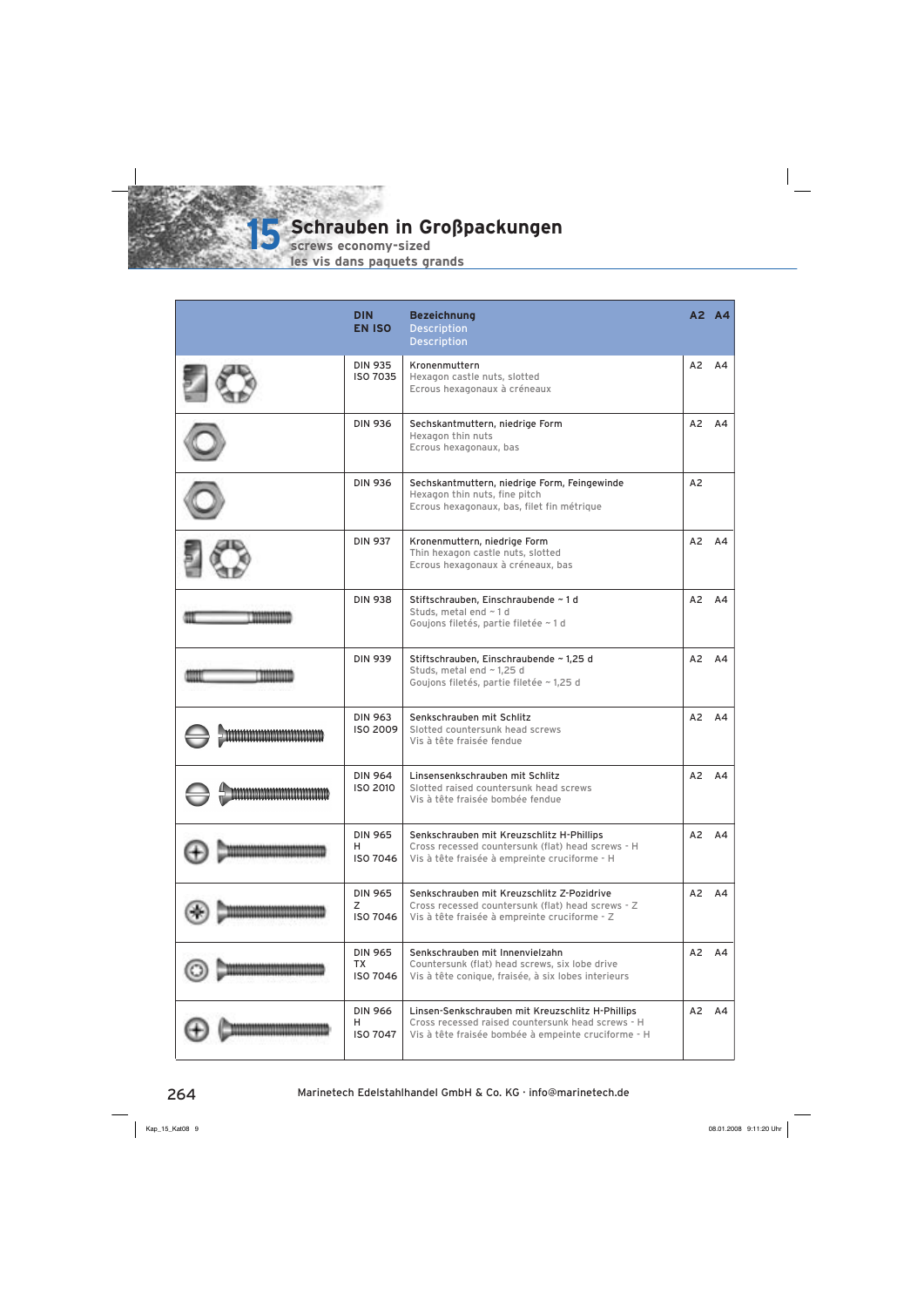

|                             | <b>DIN</b><br><b>EN ISO</b>            | <b>Bezeichnung</b><br><b>Description</b><br><b>Description</b>                                                                                                                                                           |                | A2 A4 |
|-----------------------------|----------------------------------------|--------------------------------------------------------------------------------------------------------------------------------------------------------------------------------------------------------------------------|----------------|-------|
|                             | <b>DIN 966</b><br>Z<br><b>ISO 7047</b> | Linsen-Senkschrauben mit Kreuzschlitz Z - Pozidrive<br>Cross recessed raised countersunk head screws - Z<br>Vis à tête fraisée bombée à empreinte cruciforme - Z                                                         | A2             | A4    |
| <b>EDITOR ENTERTAINMENT</b> | <b>DIN 975</b>                         | Gewindestangen, Länge I = 1m<br>Threaded rods<br>Tiges filetées                                                                                                                                                          | A2             | A4    |
|                             | <b>DIN 975</b>                         | Gewindestangen mit Linksgewinde, Länge I = 1m<br>Threaded rods left hand thread<br>Tiges filetées à gauche                                                                                                               | A <sub>2</sub> |       |
|                             | <b>DIN 979</b>                         | Kronenmuttern, niedrige Form<br>Thin hexagon castle nuts, slotted<br>Ecrous hexagonaux à créneaux, bas                                                                                                                   | A2             | A4    |
|                             | <b>DIN 980</b>                         | Sechskantmuttern, selbstsichernd mit Klemmteil, Ganz-<br>metallmuttern verformt aus DIN 934 · Prevailing torque<br>type hexagon nuts, all-metal nuts · Ecrous auto-freinés<br>hexagonaux, écrous tout metal              | A2             | AA    |
|                             | <b>DIN 982</b>                         | Sechskantmuttern, mit nichtmetallischem Klemmteil, hohe<br>Form · Prevailing torque type hexagon nuts with non-metallic<br>insert, high type · Ecrous auto-freinés hexagonaux avec<br>insert non-metallique, type haut   | A2             | A4    |
|                             | <b>DIN 985</b>                         | Sechskantmuttern, mit nichtmetallischem Klemmteil, niedrige<br>Form · Prevailing torque type hexagon nuts with non-metallic<br>insert, low type · Ecrous auto-freinés hexagonaux avec<br>insert non-metallique, type bas | A2             | AA    |
|                             | <b>DIN 986</b>                         | Sechskant-Hutmuttern, mit nichtmetallischem Klemmteil<br>Prevailing torque type hexagon domed cap nuts with non-<br>metallic insert · Ecrous auto-freinés hexagonaux borgnes à<br>callottes avec insert non-metallique   | A <sub>2</sub> | A4    |
|                             | <b>DIN 988</b>                         | Passscheiben<br>Shim rings<br>Rondelles d'ajustage                                                                                                                                                                       | A2             |       |
|                             | <b>DIN 1052</b>                        | Scheiben für Holzverbindungen<br>Washers for wood constructions<br>Rondelles pour constructions en bois                                                                                                                  |                | A2 A4 |
|                             | <b>DIN 1440</b><br>ISO 8738            | Scheiben für Bolzen, Ausführung mittel<br>Washers for clevis pins, medium<br>Rondelles plates pour tourillons                                                                                                            | A2             | A4    |
|                             | <b>DIN 1441</b>                        | Scheiben für Bolzen, Ausführung grob<br>Washers for clevis pins, coarse<br>Rondelles plates pour tourillons                                                                                                              | A2             | A4    |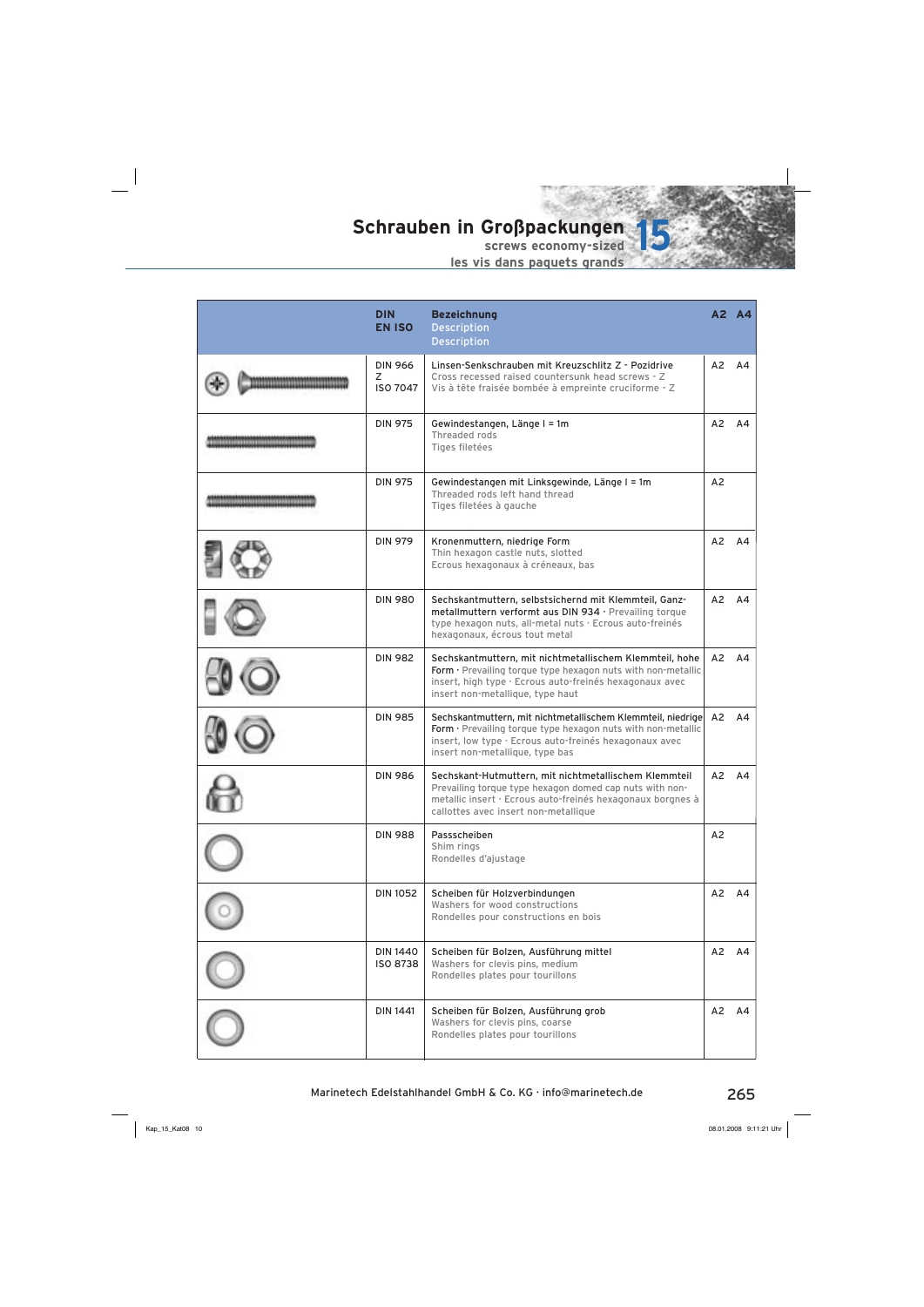

**screws economy-sized**

| <b>DIN</b><br><b>EN ISO</b>        | <b>Bezeichnung</b><br><b>Description</b><br><b>Description</b>                                                             |                | A2 A4              |
|------------------------------------|----------------------------------------------------------------------------------------------------------------------------|----------------|--------------------|
| <b>DIN 1471</b><br>ISO 8744        | Kegelkerbstifte<br>Grooved pins; full-length taper prooved<br>Goupilles coniques cannelées                                 | A <sub>2</sub> |                    |
| <b>DIN 1472</b><br><b>ISO 8745</b> | Passkerbstifte<br>Grooved pins; half-length taper grooved<br>Goupilles cannelées d'ajustable                               | A <sub>2</sub> |                    |
| <b>DIN 1473</b><br>ISO 8740        | Zylinderkerbstifte mit Fase<br>Grooved pins; full-length parallel grooved with chamfer<br>Goupilles cannelées calindriques | A2             |                    |
| <b>DIN 1474</b><br>ISO 8741        | Steckkerbstifte<br>Grooved pins; half-length reserve taper grooved<br>Goupilles cannelées d'ajustage                       | A2             |                    |
| <b>DIN 1476</b><br>ISO 8746        | Halbrundkerbnägel<br>Grooved pins with round head<br>Clous cannelées à tête demi-ronde                                     | A <sub>2</sub> |                    |
| <b>DIN 1481</b><br>ISO 8752        | Spannstifte (Spannhülsen), schwere Ausführung<br>Slotted spring pins, heavy duty<br>Goupilles cà ressort                   | A <sub>2</sub> |                    |
| <b>DIN 1587</b>                    | Sechskant-Hutmuttern, hohe Form<br>Hexagon domed cap nuts, high type<br>Ecrous borgnes à calotte hexagonaux, forme haute   | A2             | A4                 |
| <b>DIN 2093</b>                    | Tellerfedern<br>Disc spring<br>Rondelles-ressort                                                                           | A <sub>2</sub> |                    |
| <b>DIN</b><br>3017-1               | Schlauchschellen mit Schneckenantrieb, Form A<br>Hose clamps<br>Colliers de sérrage                                        |                | $A2 \overline{A4}$ |
| <b>DIN 6330</b>                    | Sechskantmuttern, 1,5 d hoch, Form B<br>Hexagon nuts 1,5 d<br>Ecrous hexagonaux 1,5 d                                      | A2             | A4                 |
| <b>DIN 6331</b>                    | Sechskantmuttern, 1,5 d hoch, mit Bund<br>Hexagon nuts 1,5 d, with collar<br>Ecrous hexagonaux 1,5 d à embase cylindrique  |                | A2 A4              |
| <b>DIN 6334</b>                    | Sechskantmuttern (Langmuttern), Höhe = 3 d<br>Hexagon nuts, $m = 3$ d<br>Ecrous hexagonaux, $m = 3$ d                      | A2             | A4                 |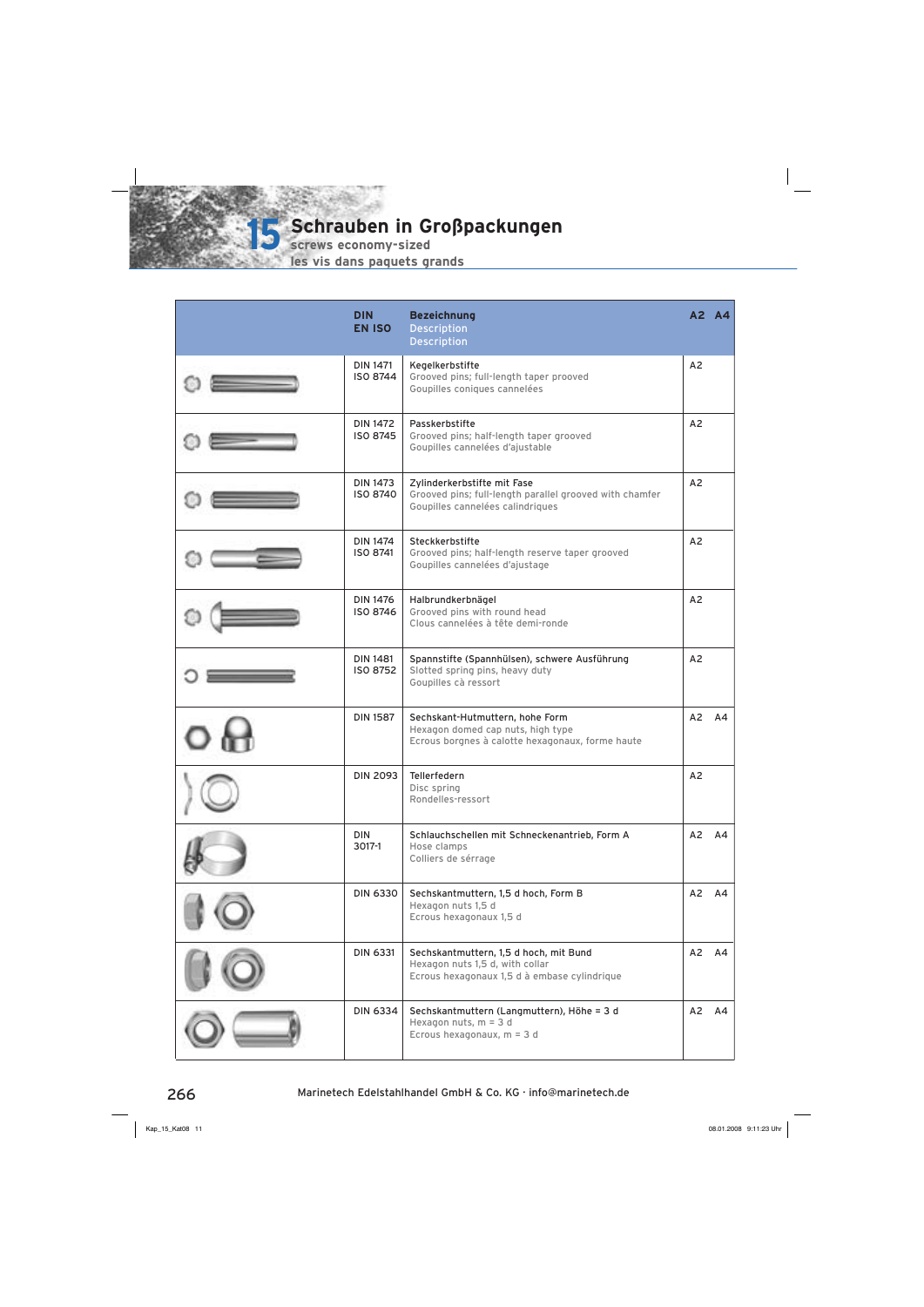

|                     | <b>DIN</b><br><b>EN ISO</b>        | <b>Bezeichnung</b><br><b>Description</b><br><b>Description</b>                                                                                                                                                                |                | A2 A4 |
|---------------------|------------------------------------|-------------------------------------------------------------------------------------------------------------------------------------------------------------------------------------------------------------------------------|----------------|-------|
|                     | <b>DIN 6796</b>                    | Spannscheiben für Schraubenverbindungen<br>Conical spring washers for bolted connections<br>Rondelles élastique en cuvette pour assemblages vissés                                                                            | A2             | A4    |
|                     | <b>DIN 6797</b>                    | Zahnscheiben Form A und J<br><b>Toothed lock washers</b><br>Rondelles élastiques à dents espacées                                                                                                                             | A <sub>2</sub> |       |
|                     | <b>DIN 6798</b>                    | Fächerscheiben Form A und J<br>Serrated lock washers<br>Rondelles élastique à dents chevanchantes                                                                                                                             | A2             | A4    |
|                     | <b>DIN 6798</b>                    | Fächerscheiben Form V<br>Serrated countersunk lock washers<br>Rondelles élastique à dents chevanchantes                                                                                                                       | A2             |       |
|                     | <b>DIN 6799</b>                    | Sicherungsscheiben (Haltescheiben) für Wellen<br>Retaining washers for shafts<br>Bagues de frein pour arbres                                                                                                                  | A2             |       |
|                     | <b>DIN 6885</b><br>A               | Passfedern, hohe Form (Form A)<br>Parallel keys<br>Clavettes ajustées                                                                                                                                                         |                | A4    |
|                     | <b>DIN 6912</b>                    | Zylinderschrauben mit Innensechskant, niedriger Kopf, mit<br>Schlüsselführung · Socket head cap screws, low head - pilot<br>recess · Vis à tête cylindrique à six pans creux avec tête<br>basse et trou de guidage            |                | A2 A4 |
| 0100880100800808080 | <b>DIN 6921</b>                    | Sechskantschrauben mit Flansch<br>Hexagon flange bolts<br>Vis métaux tête hexagonale à embase lisse                                                                                                                           | A2             |       |
|                     | <b>DIN 6923</b>                    | Sechskantmuttern mit Flansch ohne Sperrverzahnung<br>Hexagon flange nuts, without serration<br>Ecrous hexagonaux à embase                                                                                                     | A2             | A4    |
|                     | <b>DIN 7343</b><br><b>ISO 8750</b> | Spiral-Spannstifte<br>Spiral pins<br>Goupilles élastiques en spirale                                                                                                                                                          | A2             |       |
|                     | <b>DIN 7349</b>                    | Scheiben für Schrauben mit schweren Spannhülsen<br>Washers for bolts with heavy type spring pins<br>Rondelles pour vis avec goupilles élastique lourdes                                                                       | A2             | A4    |
|                     | <b>DIN 7500</b><br>$C-Z$           | Gewindefurchende Linsenschrauben Form C, Kopf nach<br>DIN 7985, Kreuzschlitz Z - Pozidrive · Thread rolling raised<br>cheese head screws - Z · Vis format le filetage à tête cylin-<br>drique bombée, empreinte cruciforme -Z | A2             |       |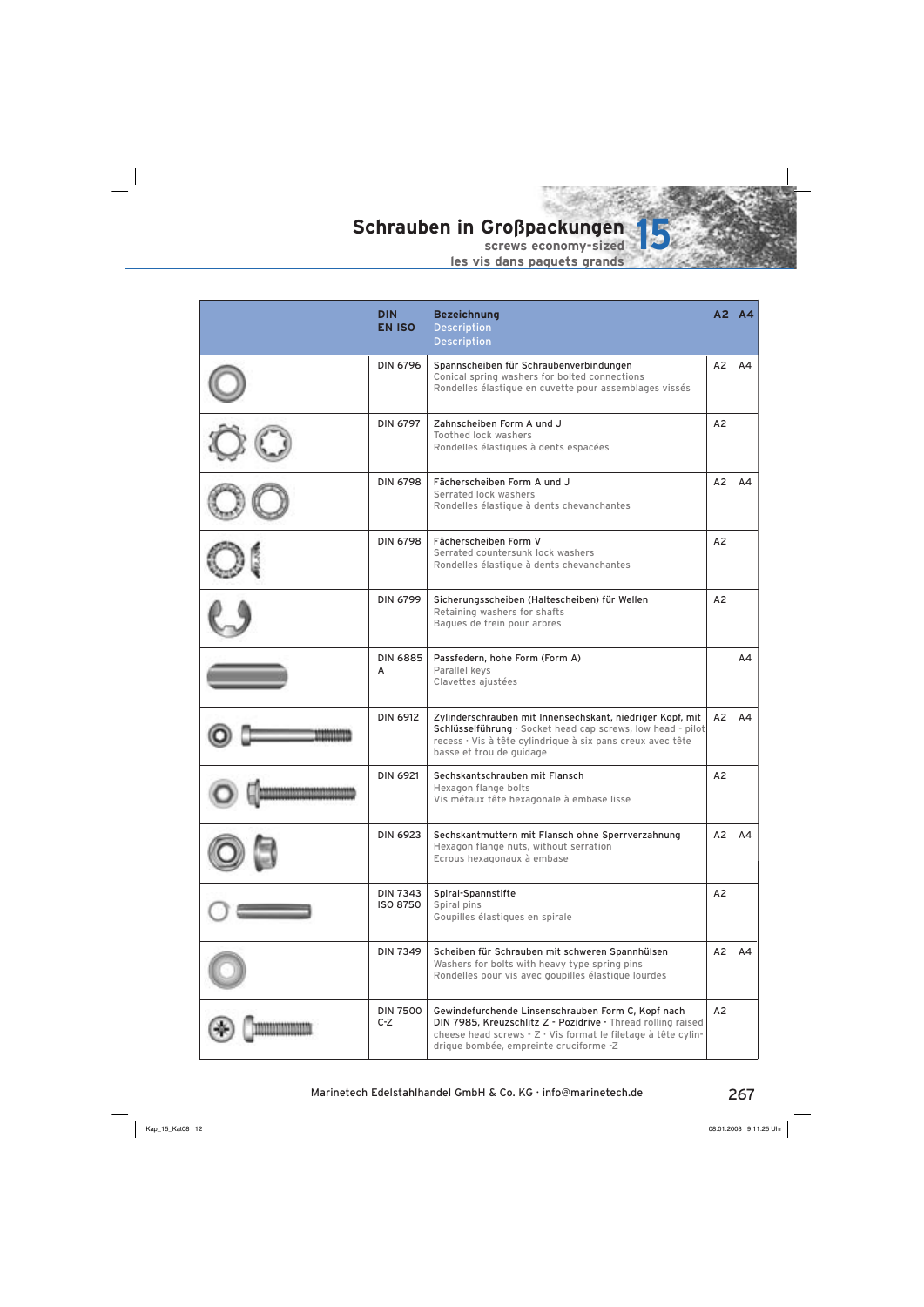

**screws economy-sized**

| <b>DIN</b><br><b>EN ISO</b>             | <b>Bezeichnung</b><br><b>Description</b><br><b>Description</b>                                                                                                                                                                                                                                                           |                | A2 A4 |
|-----------------------------------------|--------------------------------------------------------------------------------------------------------------------------------------------------------------------------------------------------------------------------------------------------------------------------------------------------------------------------|----------------|-------|
| <b>DIN 7500</b><br>M-Z                  | Gewindefurchende Senkschrauben, Form M, Kopf nach DIN<br>965, Kreuzschlitz Z - Pozidrive · Thread rolling countersunk<br>head screws - Z · Vis formant le filetage à tête fraisée,<br>empreinte cruciforme - Z                                                                                                           | A2             |       |
| <b>DIN 7504</b><br>M-H                  | Bohrschrauben mit Linsenkopf, Form M, für Weichmetalle<br>(z.B. Aluminium), Kreuzschlitz H - Pozidrive<br>Self drilling screws with pan head -H<br>Vis auto-percantes, tête cilindrique bombée - H                                                                                                                       | A2             |       |
| <b>DIN 7504</b><br>$O-H$                | Bohrschrauben mit Senkkopf, Form O, für Weichmetalle<br>(z.B. Aluminium), Kreuzschlitz H - Phillips<br>Self drilling screws with countersunk head -H<br>Vis auto-percantes, tête fraisée - H                                                                                                                             | A2             |       |
| <b>DIN 7504</b><br>Κ                    | Bohrschrauben mit Sechskantkopf und Bund, Form K, für<br>Weichmetalle (z.B. Aluminium)<br>Self drilling screws with hexagon head and flange<br>Vis auto-percantes, tête hexagonale                                                                                                                                       | A2             |       |
| <b>DIN 7504</b><br>KO                   | Bohrschrauben mit Sechskantkopf und Bund, Form K, für<br>Weichmetalle (z.B. Aluminium) mit aufgesteckter A2 / EPDM-<br>Dichtscheibe $\emptyset$ 16 mm $\cdot$ Self drilling screws with hexagon head<br>and flange with assembled sealing washers $16$ mm $\cdot$ Vis auto-<br>percantes, tête hexagonale avec rondelles | A2             |       |
| <b>DIN 7967</b>                         | Sicherungsmuttern<br>Self locking counter nuts<br>Ecrous de sécurité                                                                                                                                                                                                                                                     | A2             | A4    |
| <b>DIN 7971</b><br>С<br>ISO 1481        | Zylinder-Blechschrauben mit Schlitz (Form C mit Spitze)<br>Slotted pan head tapping screws<br>Vis à tête cylindrique large, fendue                                                                                                                                                                                       | A2             |       |
| <b>DIN 7972</b><br>C<br><b>ISO 1482</b> | Senk-Blechschrauben mit Schlitz (Form C mit Spitze)<br>Slotted countersunk head tapping screws<br>Vis à tôle à tête fraisée, fendue                                                                                                                                                                                      | A <sub>2</sub> |       |
| <b>DIN 7973</b><br>С<br>ISO 1483        | Linsensenk-Blechschrauben mit Schlitz (Form C mit Spitze)<br>Slotted raised countersunk head tapping screws<br>Vis à tôle à tête fraisée bombée, fendue                                                                                                                                                                  | A2             |       |
| <b>DIN 7976</b><br>C<br><b>ISO 1479</b> | Sechskant-Blechschrauben (Form C mit Spitze)<br>Hexagon head tapping screws<br>Vis à tôle à tête hexagonal                                                                                                                                                                                                               | A2             |       |
| <b>DIN 7980</b>                         | Federringe für Zylinderschrauben<br>Spring lock washers for screws with cylindrical heads<br>Rondelles èlastique sans becs pour vis à tête cylindrique                                                                                                                                                                   |                | A2 A4 |
| <b>DIN 7981</b><br>$C-H$<br>ISO 7049    | Linsen-Blechschrauben (Form C mit Spitze), Kreuzschlitz H -<br>Phillips · Cross recessed pan head tapping screws - H<br>Vis à tôle à tête cylindrique bombée large à empreinte<br>cruciforme - H                                                                                                                         | A2             | A4    |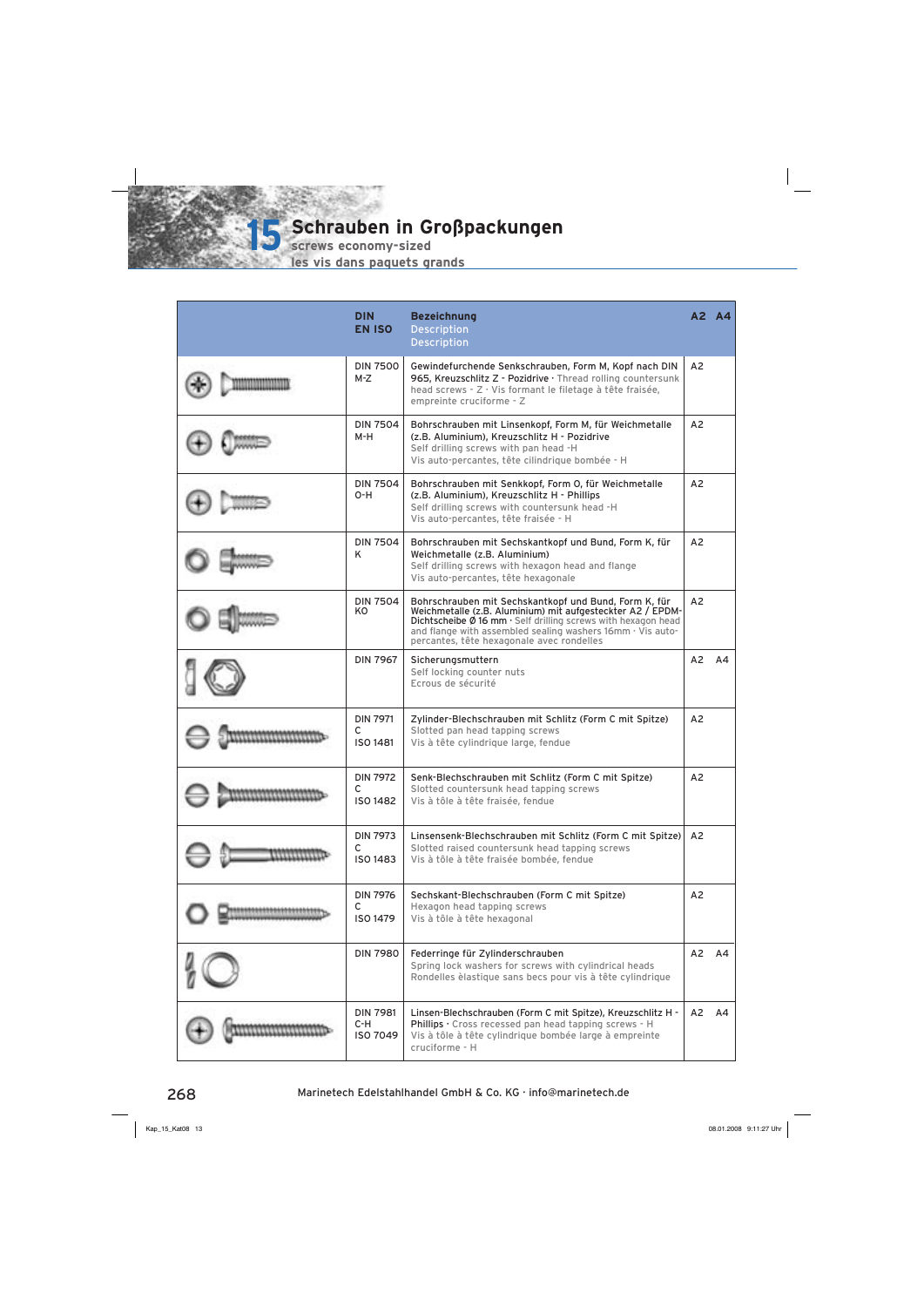

|  | <b>DIN</b><br><b>EN ISO</b>                  | <b>Bezeichnung</b><br><b>Description</b><br><b>Description</b>                                                                                                                                                              |    | A2 A4          |
|--|----------------------------------------------|-----------------------------------------------------------------------------------------------------------------------------------------------------------------------------------------------------------------------------|----|----------------|
|  | <b>DIN 7981</b><br>$C-Z$<br>ISO 7049         | Linsen-Blechschrauben (Form C mit Spitze), Kreuzschlitz Z -<br>Pozidrive · Cross recessed pan head tapping screws - Z<br>Vis à tôle à tête cylindrique bombée large à empreinte<br>cruciforme - Z                           | A2 | A <sub>4</sub> |
|  | <b>DIN 7981</b><br>$C-TX$<br><b>ISO 7049</b> | Linsen-Blechschrauben (Form C mit Spitze), Innenvielzahn<br>Pan head tapping screws, six lobe drive<br>Vis tôle T.C.L., à six lobes intérieurs                                                                              | A2 |                |
|  | <b>DIN 7982</b><br>C-H<br>ISO 7050           | Senk-Blechschrauben (Form C mit Spitze), Kreuzschlitz H -<br>Phillips · Cross recessed countersunk head tapping screws - H<br>Vis à tôle à tête fraisée à empreinte cruciforme, à bout<br>pointu - H                        | A2 | A4             |
|  | <b>DIN 7982</b><br>$C-Z$<br><b>ISO 7050</b>  | Senk-Blechschrauben (Form C mit Spitze), Kreuzschlitz Z -<br>Pozidrive · Cross recessed countersunk head tapping screws - Z<br>Vis à tôle à tête fraisée à empreinte cruciforme, à bout<br>pointu - Z                       | A2 | AA             |
|  | <b>DIN 7982</b><br>$C-TX$<br><b>ISO 7050</b> | Senk-Blechschrauben (Form C mit Spitze), Innenvielzahn<br>Countersunk head tapping screws, six lobe drive<br>Vis tôle T.F., à lobes intérieurs                                                                              | A2 |                |
|  | <b>DIN 7983</b><br>C-H<br><b>ISO 7051</b>    | Linsensenk-Blechschrauben (Form C mit Spitze), Kreuzschlitz<br>H - Phillips · Cross recessed raised countersunk head tapping<br>screws - H · Vis à tôle à tête fraisée bombée à empreinte<br>cruciforme, à bout pointu - H  | A2 | A4             |
|  | <b>DIN 7983</b><br>$C-Z$<br><b>ISO 7051</b>  | Linsensenk-Blechschrauben (Form C mit Spitze), Kreuzschlitz<br>Z - Pozidrive · Cross recessed raised countersunk head tapping<br>screws - Z · Vis à tôle à tête fraisée bombée à empreinte<br>cruciforme, à bout pointu - Z | A2 | AA             |
|  | <b>DIN 7983</b><br>$C-TX$<br><b>ISO 7051</b> | Linsensenk-Blechschrauben (Form C mit Spitze), Innenvielzahn<br>Raised countersunk head tapping screws, six lobe drive<br>Vis tôle T.F.B., à six lobes intérieurs                                                           | A2 |                |
|  | <b>DIN 7984</b>                              | Zylinderschrauben mit Innensechskant und niedrigem Kopf<br>Hexagon socket head cap screws with low head<br>Vis à tête cylindrique à six pans creux avec tête basse                                                          | A2 | A4             |
|  | <b>DIN 7985</b><br>н<br><b>ISO 7045</b>      | Linsenschrauben, Kreuzschlitz H - Phillips<br>Cross recessed raised cheese head screws -H<br>Vis à tête cylindrique bombée à empreinte cruciforme - H                                                                       | A2 | A4             |
|  | <b>DIN 7985</b><br>Ζ<br><b>ISO 7045</b>      | Linsenschrauben, Kreuzschlitz Z - Pozidrive<br>Cross recessed raised cheese head screws -Z<br>Vis à tête cylindrique bombée à empreinte cruciforme - Z                                                                      |    | A2 A4          |
|  | <b>DIN 7985</b><br>TX<br>ISO 7045            | Linsenschrauben, Innenvielzahn<br>Pan head screws, six lobe drive<br>Vis à tête cylindrique bombée à six lobes intérieurs                                                                                                   | A2 | AA             |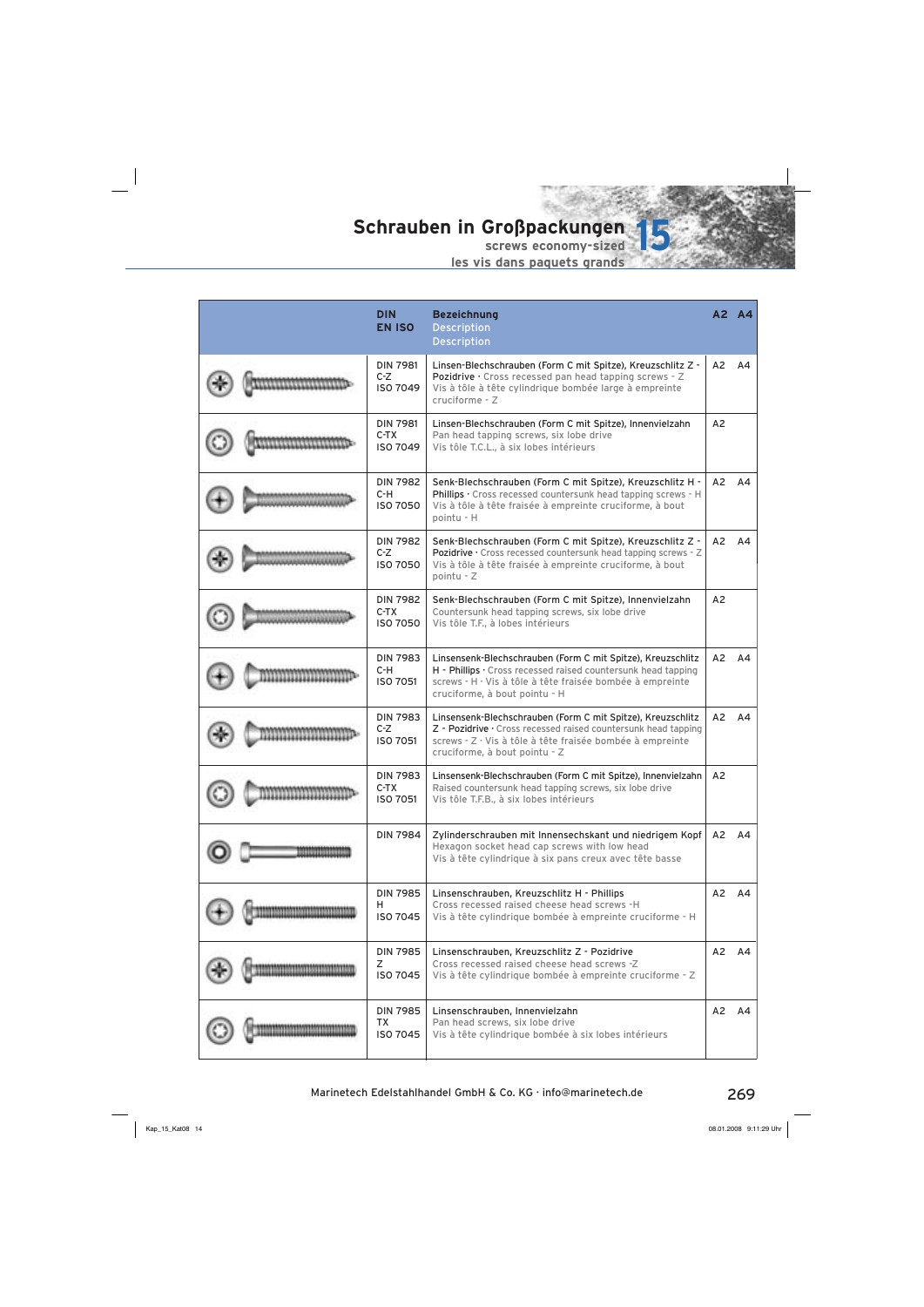

**screws economy-sized**

| <b>DIN</b><br><b>EN ISO</b>  | <b>Bezeichnung</b><br><b>Description</b><br><b>Description</b>                                                                                                                                         |                | A2 A4 |
|------------------------------|--------------------------------------------------------------------------------------------------------------------------------------------------------------------------------------------------------|----------------|-------|
| <b>DIN 7989</b>              | Scheiben für Stahlkonstruktionen<br>Washers for steel constructions<br>Rondelles pour constructions en metal                                                                                           | A2             | A4    |
| <b>DIN 7991</b>              | Senkschrauben mit Innensechskant<br>Hexagon socket countersunk head screws<br>Vis à tête fraisée à six pans creux                                                                                      | A2             | AA    |
| <b>DIN 7991</b><br><b>TX</b> | Senkschrauben, Innenvielzahn<br>Countersunk head screws, six lobe drive<br>Vis à tête fraisée à six lobes intérieurs                                                                                   | A2             | A4    |
| <b>DIN 7995</b><br>Ζ         | Linsensenk-Holzschrauben, Kreuzschlitz Z - Pozidrive<br>Cross recessed raised countersunk head wood screws - Z<br>Vis à bois à tête fraisée bombée avec empreinte cruciforme -Z                        | A2             |       |
| <b>DIN 7996</b><br>Z.        | Halbrund-Holzschrauben, Kreuzschlitz Z - Pozidrive<br>Cross recessed round head wood screws - Z<br>Vis à bois à tête ronde avec empreinte cruciforme - Z                                               | A2             |       |
| <b>DIN 7997</b><br>Z         | Senk-Holzschrauben, Kreuzschlitz Z - Pozidrive<br>Cross recessed countersunk head wood screws - Z<br>Vis à bois à tête fraisée bombée avec empreinte cruciforme - Z                                    | A2             |       |
| <b>DIN 9021</b><br>ISO 7093  | Unterlegscheiben, Außendurchmesser ~3 x Schraubendurch-<br>messer · Washers with outside diameter ~3 x nominal<br>thread diameter · Rondelles, diamètre extérieur ~3 x<br>diamètre nominal de filetage | A2             | A4    |
| <b>DIN 11024</b>             | Federstecker, doppelte Ausführung<br>Cotter pins<br>Goupilles resssort double                                                                                                                          |                | A4    |
| DIN<br>32501/3               | Schweissbolzen mit Aussengewinde<br>Welding bolts<br>Goujon à souder avec filetage extérieur                                                                                                           | A <sub>2</sub> |       |
| <b>DIN</b><br>80701          | Knebelmuttern<br>Toggle nuts<br>Ecrous papillon                                                                                                                                                        |                | A4    |
| <b>DIN</b><br>80704          | Korbmuttern<br>Bow nuts<br>Anneau pour sangle                                                                                                                                                          |                | AA    |
|                              |                                                                                                                                                                                                        |                |       |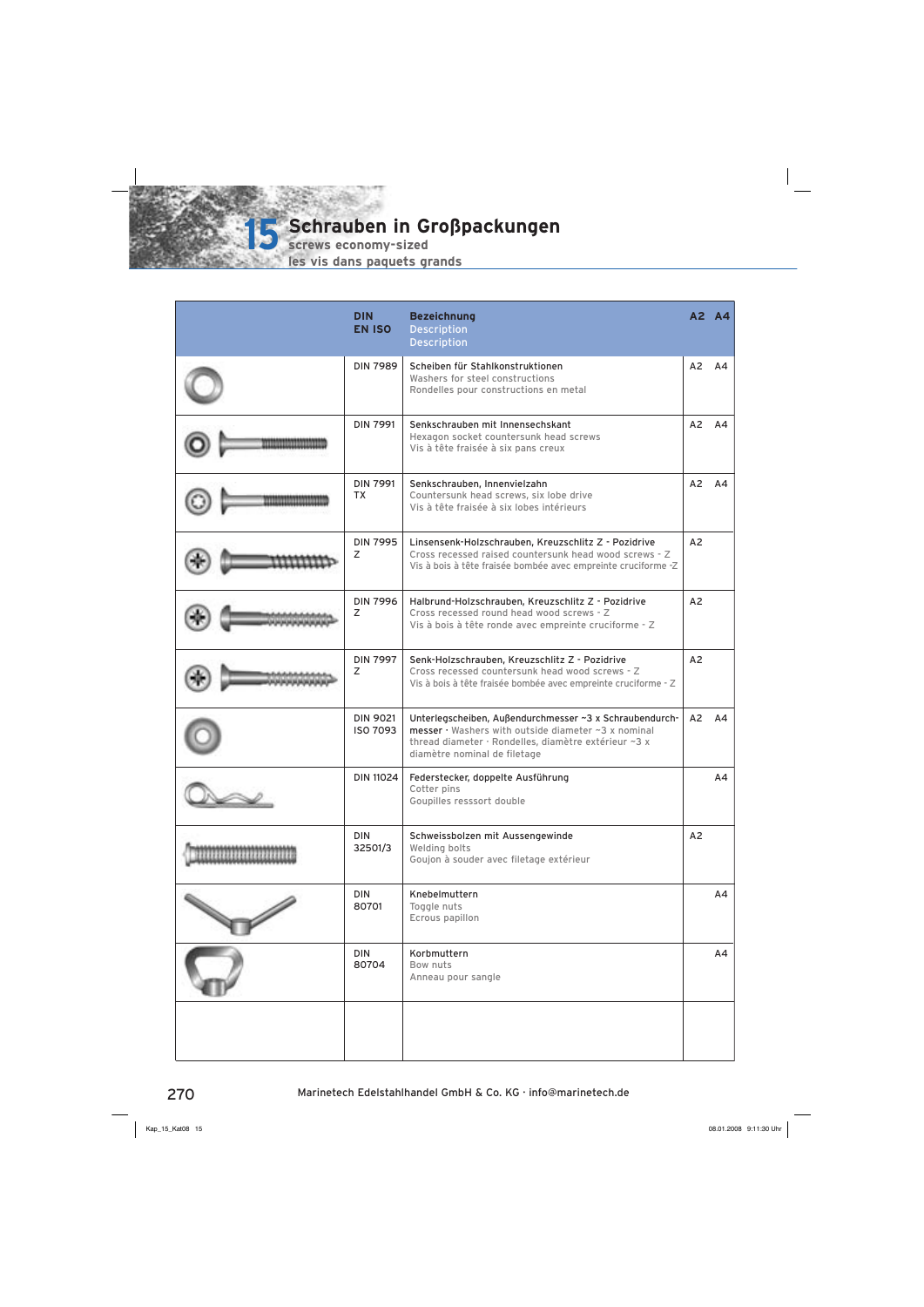

| Art.-Nr.                     | <b>Bezeichnung</b><br><b>Description</b><br><b>Description</b>                                                                                                                                                                                                                                                                |                | A2 A4          |
|------------------------------|-------------------------------------------------------------------------------------------------------------------------------------------------------------------------------------------------------------------------------------------------------------------------------------------------------------------------------|----------------|----------------|
| Art.-Nr.<br>9044             | Senkkopf-Spanplattenschrauben, Innenvielzahn und Bohr-<br>spitze, Fräsrippen, verstärkter Kopf, gleitbeschichtet · Counter<br>sunk head chipboardscrews, six lobe drive and drilling-point,<br>double head, waxed ribs under the head $\cdot$ Vis auto-percantes<br>pour agglomérés avec tête fraisée, à six lobes intérieurs | A <sub>2</sub> |                |
| Art.-Nr.<br>9045             | Rundkopf-Spanplattenschrauben, gleitbeschichtet, Innen-<br>vielzahn · Pan head chipboardscrews, six lobe drive ·<br>Vis pour agglomérés avec tête cylindrique, à six lobes<br>intérieurs                                                                                                                                      | A2             |                |
| Art.-Nr.<br>9046             | Linsensenkkopf-Spanplattenschrauben, gleitbeschichtet,<br>Innenvielzahn · Raised countersunk head chipboardscrews,<br>six lobe drive · Vis pour agglomérés avec tête fraisée<br>bombée à six lobes intérieurs                                                                                                                 | A2             |                |
| Art.-Nr.<br>9047             | Senkkopf-Spanplattenschrauben, gleitbeschichtet, Innen-<br>vielzahn · Countersunk head chipboardscrews, six lobe drive<br>Vis pour agglomérés avec tête fraisée, à six lobes intérieurs                                                                                                                                       | A2             |                |
| Art.-Nr.<br>9048             | Rundkopf-Spanplattenschrauben, gleitbeschichtet, Kreuz-<br>schlitz Z - Pozidrive · Coss recessed pan head chipboard-<br>screws - Z · Vis pour agglomérés avec tête cylindrique - Z                                                                                                                                            | A2             |                |
| Art.-Nr.<br>9049             | Linsensenkkopf-Spanplattenschrauben, gleitbeschichtet,<br>Kreuzschlitz Z - Pozidrive · Cross recessed raised chipboard-<br>screws - Z · Vis pour agglomérés avec tête fraisée bombée - Z                                                                                                                                      | A <sub>2</sub> |                |
| Art.-Nr.<br>9050             | Senkkopf-Spanplattenschrauben, gleitbeschichtet, Kreuz-<br>schlitz Z - Pozidrive · Cross recessed countersunk chipboard-<br>screws - Z · Vis pour agglomérés avec tête fraisée - Z                                                                                                                                            | A2             | A4             |
| Art.-Nr.<br>9051             | Blechschrauben mit Innensechskant-Zylinderkopf gem. DIN 912<br>Tapping screws with head DIN 912<br>Vis à tôle avec tête cylindrique DIN 912                                                                                                                                                                                   | A2             | A <sub>4</sub> |
| Art.-Nr.<br>9052             | Blindnieten mit Sollbruchdorn, ähnl. DIN 7337, Form A<br>(Flachkopf)<br>Blindrivets, with break mandrel<br>Rivets aveugles                                                                                                                                                                                                    | A2             |                |
| Art.-Nr.<br>9053<br>ISO 7380 | Linsenkopfschrauben mit Innensechskant<br><b>Button head screws</b><br>Vis à tête bombée à six pans creux                                                                                                                                                                                                                     |                | A2 A4          |
| Art.-Nr.<br>9054             | Karoscheiben<br>Washers<br>Rondelles de carrosserie                                                                                                                                                                                                                                                                           | A2             | A4             |
| Art.-Nr.<br>9055             | Dichtscheiben für Senkschrauben, mit EPDM-Beschichtung<br>Sealing washers for countersunk screws<br>Rondelles d'étanchéité                                                                                                                                                                                                    | A2             |                |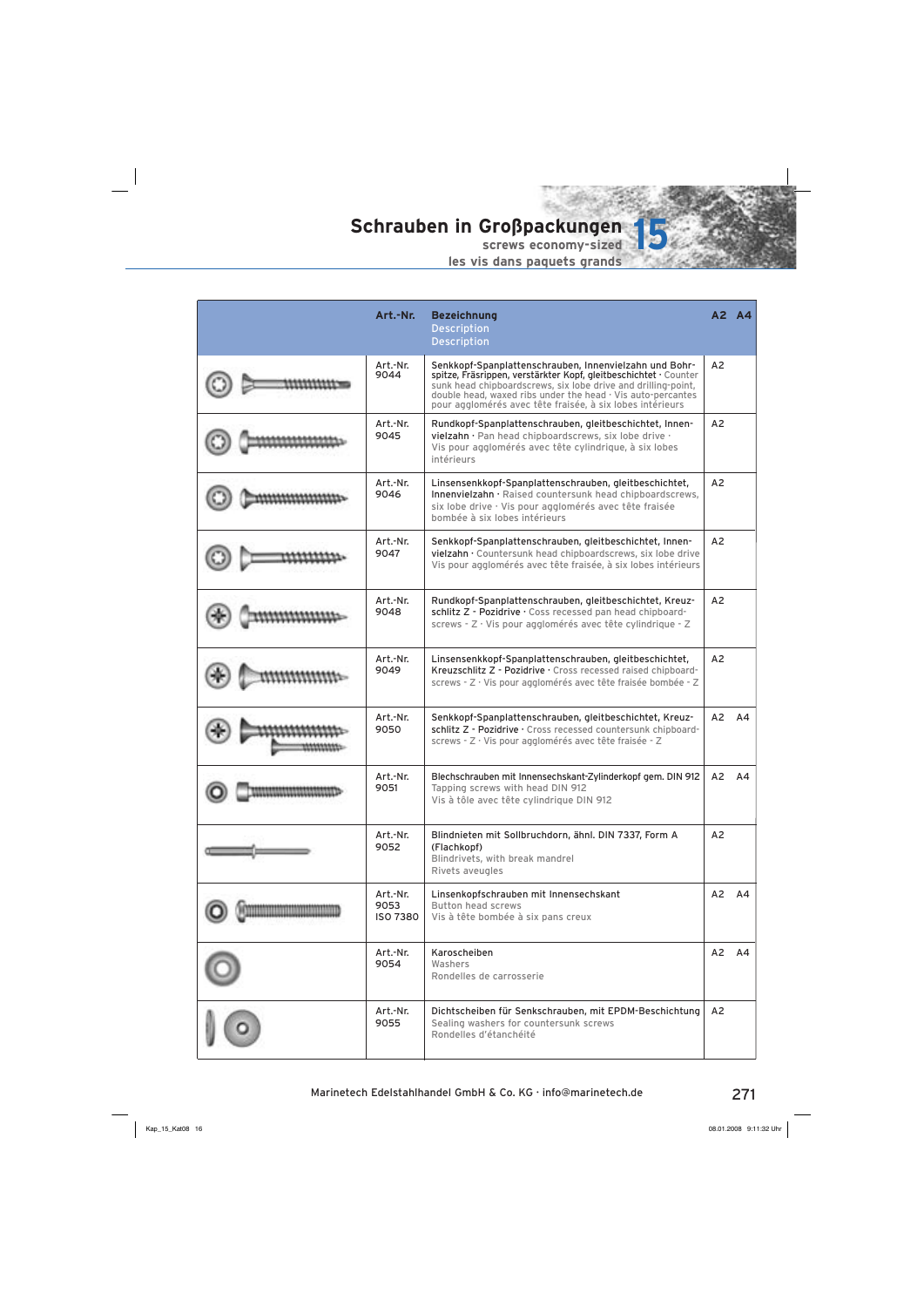**screws economy-sized**

**15**

|                              | Art.-Nr.<br><b>EN ISO</b> | <b>Bezeichnung</b><br><b>Description</b><br><b>Description</b>                                                                                                          |                | A2 A4 |
|------------------------------|---------------------------|-------------------------------------------------------------------------------------------------------------------------------------------------------------------------|----------------|-------|
|                              | Art.-Nr.<br>9055          | Dichtscheiben für Senkschrauben mit EPDM-Beschichtung,<br>Kupfer<br>Sealing washers, for countersunk screws, copper<br>Rondelles d'étanchéité                           | A2             |       |
|                              | Art.-Nr.<br>9055          | Dichtscheiben für Sechskantschrauben, mit EPDM-Beschichtung<br>Sealing washers, for hexagon bolts<br>Rondelles d'étanchéité                                             | A2             |       |
|                              | Art.-Nr.<br>9056          | Becherschrauben NF E 27-128<br>Slotted mushroom head screws<br>Vis à tête bombée, fendue                                                                                | A <sub>2</sub> |       |
|                              | Art.-Nr.<br>9057 A        | Fassadenbauschrauben A (mit Spitze) mit aufgezogener U-<br>Scheibe aus Edelstahl und aufvulkanisierter EPDM-Dichtung<br>Self-sealing cladding screws<br>Vis de façades  | A <sub>2</sub> |       |
|                              | Art.-Nr.<br>9057 BZ       | Fassadenbauschrauben BZ (mit Zapfen) mit aufgezogener U-<br>Scheibe aus Edelstahl und aufvulkanisierter EPDM-Dichtung<br>Self-sealing cladding screws<br>Vis de façades | A <sub>2</sub> |       |
|                              | Art.-Nr.<br>9058          | Gewindeeinssätze, selbstschneidend<br>Selftapping inserts<br>Douilles filetées, auto-taraudage                                                                          | A <sub>2</sub> |       |
|                              | Art.-Nr.<br>9059 A        | Fassadenbauschrauben A (mit Spitze) mit aufgezogener U-<br>Scheibe aus Edelstahl und aufvulkanisierter EPDM-Dichtung<br>Self-sealing cladding screws<br>Vis de façades  | A <sub>2</sub> |       |
| <b>WEIGHTERMATERMATERIAL</b> | Art.-Nr.<br>9059 BZ       | Fassadenbauschrauben BZ (mit Zapfen) mit aufgezogener U-<br>Scheibe aus Edelstahl und aufvulkanisierter EPDM-Dichtung<br>Self-sealing cladding screws<br>Vis de façades | A <sub>2</sub> |       |
|                              | Art.-Nr.<br>9060          | Anschweissmuttern, Ausführung A,<br>Schweissbuckel-Richtung unten<br>Weld-on nuts - A<br>Ecrous souder entièrement filetés - A                                          | A <sub>2</sub> |       |
|                              | Art.-Nr.<br>9061          | Hülsenmuttern mit Schlitz, Linsensenkkopf<br>Sleeve nuts, threaded inside<br>Ecrous à douille fendus                                                                    | A2             |       |
|                              | Art.-Nr.<br>9063          | Scharnierbandschrauben, Kopf Ø 5,0 mm<br>Hinge tape chipboardscrews, head 5,0 mm<br>Vis Agglo. T.F pour charnieres                                                      |                | A2 A4 |
|                              | Art.-Nr.<br>9064          | Setzmuttern<br>Insert-press nuts<br>Ecrous à sertir, six pans                                                                                                           | A2             |       |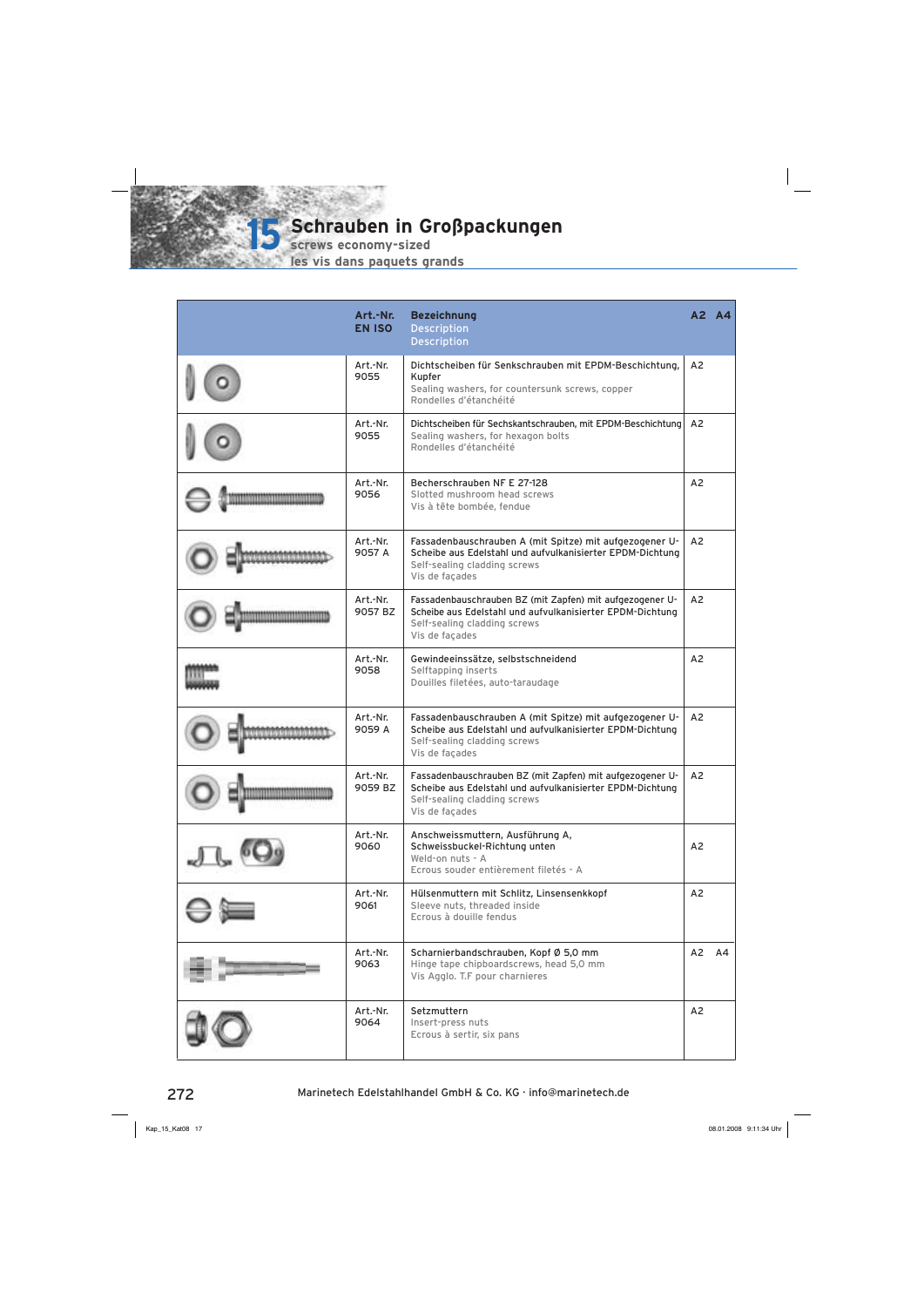

| Art.-Nr.<br><b>EN ISO</b>             | <b>Bezeichnung</b><br><b>Description</b><br><b>Description</b>                                                                                                                                                                                                                                                                                            |                | A2 A4          |
|---------------------------------------|-----------------------------------------------------------------------------------------------------------------------------------------------------------------------------------------------------------------------------------------------------------------------------------------------------------------------------------------------------------|----------------|----------------|
| Art.-Nr.<br>9065                      | Blechschrauben mit Kappenkopf, ähnlich DIN 7981, Kreuz-<br>schlitz H - Phillips<br>Self tapping screws with caphead, similar DIN 7981<br>Vis à tôle avec tête de calotte                                                                                                                                                                                  | A <sub>2</sub> |                |
| Art.-Nr.<br>9066                      | Fensterbankschrauben mit Blechschraubengewinde fertig<br>montiert mit Polyamid-Unterlegscheiben, Kappenkopf ähnl.<br>DIN 7981, Kreuzschlitz Z - Pozidrive<br>Special-screws for window boards mounted with polyamid-<br>washers, selftapping thread - Z<br>Vis spéciales pour fenêtres montée avec rondelles polyamid<br>en version: filetage vis tôle -Z | A2             |                |
| Art.-Nr.<br>9067<br>ТX<br>9087        | Spenglerschrauben / 15, (DIN 7995 Z mit aufvulkanisierter<br>EPDM Dichtscheibe, fertig montiert) · Cross recessed raised<br>countersunk head wood screws (DIN 7995 Z) + sealing washers<br>Vis bois (DIN 7995 Z) avec rondelles EPDM                                                                                                                      | A2             |                |
| Art.-Nr.<br>9068                      | Spenglerschrauben / 20, (DIN 7995 Z mit aufvulkanisierter<br>EPDM Dichtscheibe, fertig montiert) · Cross recessed raised<br>countersunk head wood screws (DIN 7995 Z) + sealing washers<br>Vis bois (DIN 7995 Z) avec rondelles EPDM                                                                                                                      | A <sub>2</sub> |                |
| Art.-Nr.<br>9069<br><b>TX</b><br>9089 | Spenglerschrauben / 25, (DIN 7995 Z mit aufvulkanisierter<br>EPDM Dichtscheibe, fertig montiert) · Cross recessed raised<br>countersunk head wood screws (DIN 7995 Z) + sealing washers<br>Vis bois (DIN 7995 Z) avec rondelles EPDM                                                                                                                      | A <sub>2</sub> |                |
| Art.-Nr.<br>9070                      | Gewindemuffen mit durchgehendem Innengewinde, runde<br>Ausführung<br>Round coupler nuts<br>Ecrous rondes de jonction                                                                                                                                                                                                                                      | A2             | A4             |
| Art.-Nr.<br>9071                      | Gewindemuffen mit durchgehendem Innengewinde, Sechs-<br>kant-Ausführung<br>Hexagon coupler nuts<br>Ecrous hexagonaux de jonction                                                                                                                                                                                                                          | A2             | A <sub>4</sub> |
| Art.-Nr.<br>9081                      | Rosetten, Vollmetall NF E 27-619<br>Rosettes turned full body, 90°<br>Rondelles cuvettes usince                                                                                                                                                                                                                                                           | A2             | A4             |
| Art.-Nr.<br>9082                      | Stockschrauben mit Holz- und ISO-Gewinde<br>Dowel screws with wood- and ISO-thread<br>Vis sans tête avec filetage à bois et métaux (ISO)                                                                                                                                                                                                                  | A2             | A4             |
| Art.-Nr.<br>9083                      | Türbandschrauben, Rundkopf, Innenvielzahn<br>Hinge-strip screws<br>Vis de penture                                                                                                                                                                                                                                                                         | A2             |                |
| Art.-Nr.<br>9084                      | Linsenkopfschrauben mit Innensechskant und Flansch ISO<br>7380 F<br>Flange button head socket screws<br>Vis à creux, tête bombée à embase                                                                                                                                                                                                                 | A <sub>2</sub> |                |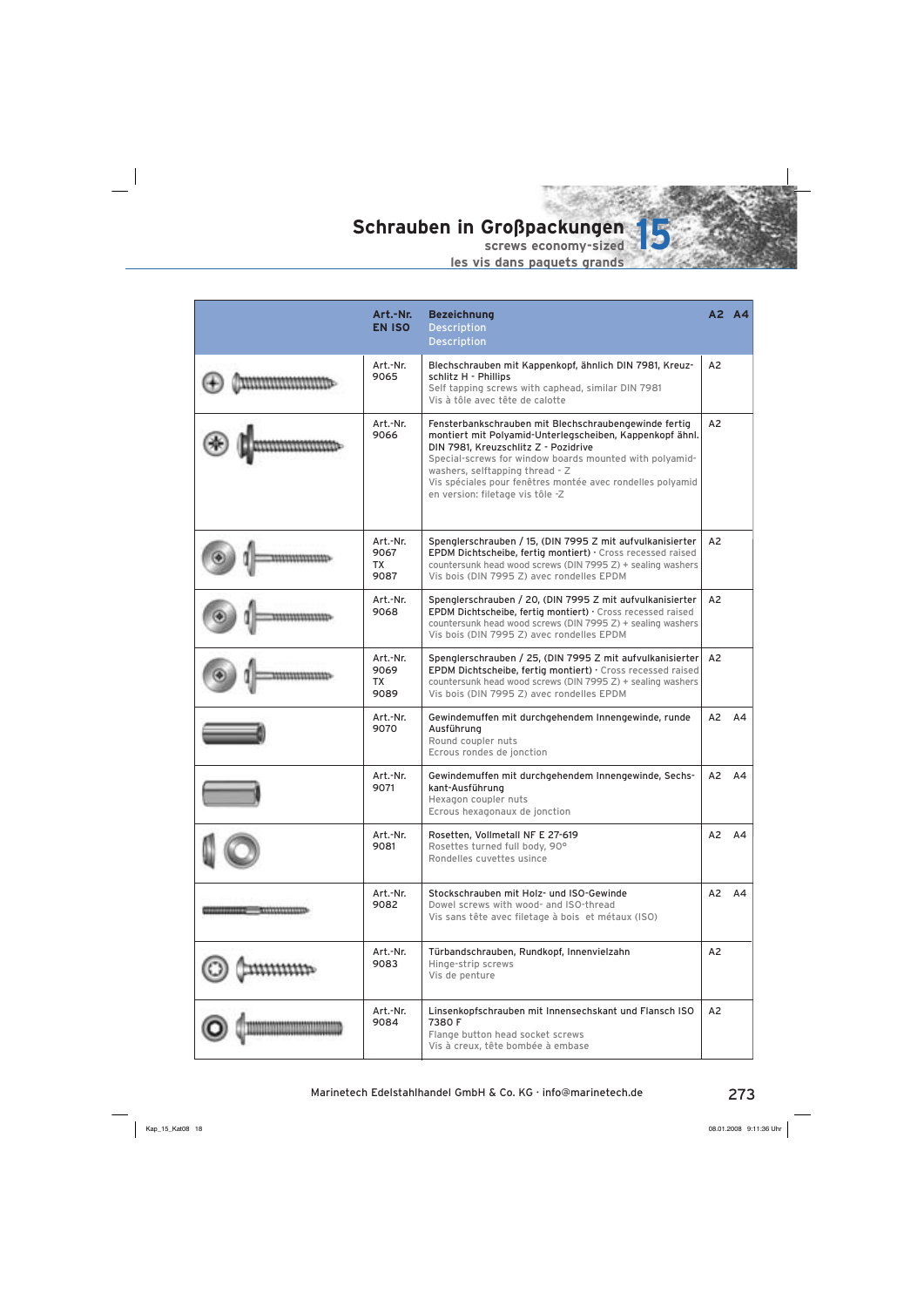**screws economy-sized**

**15**

| Art.-Nr.<br><b>EN ISO</b> | <b>Bezeichnung</b><br><b>Description</b><br><b>Description</b>                                                                                                                                                                                                                           |                | A2 A4 |
|---------------------------|------------------------------------------------------------------------------------------------------------------------------------------------------------------------------------------------------------------------------------------------------------------------------------------|----------------|-------|
| Art.-Nr.<br>9085          | Kombimuttern mit beweglicher Scheibe<br>Comby-nuts<br>Ecrous sertis sur rondelle                                                                                                                                                                                                         | A <sub>2</sub> |       |
| Art.-Nr.<br>9086          | Fassadenschrauben "Trespo" mit Innenvielzahn TX 20<br>Thrusshead screws for wood constructions - TX 20<br>Vis de facades - TX 20                                                                                                                                                         | A <sub>2</sub> |       |
| Art.-Nr.<br>9087          | Spenglerschrauben / 15, (DIN 7995 TX mit aufvulkanisierter<br>EPDM Dichtscheibe, fertig montiert), Innenvielzahn<br>Raised countersunk head wood screws (DIN 7995 TX) + sealing<br>washers, six lobe drive · Vis bois (DIN 7995 TX) avec rondelles<br>EPDM, à six lobes intérieurs       | A2             |       |
| Art.-Nr.<br>9088          | Spenglerschrauben / 20, (DIN 7995 TX mit aufvulkanisierter<br>EPDM Dichtscheibe, fertig montiert), Innenvielzahn<br>Raised countersunk head wood screws (DIN 7995 TX) + sealing<br>washers, six lobe drive $\cdot$ Vis bois (DIN 7995 TX) avec rondelles<br>EPDM, à six lobes intérieurs | A2             |       |
| Art.-Nr.<br>9089          | Spenglerschrauben / 25, (DIN 7995 TX mit aufvulkanisierter<br>EPDM Dichtscheibe, fertig montiert), Innenvielzahn<br>Raised countersunk head wood screws (DIN 7995 TX) + sealing<br>washers, six lobe drive $\cdot$ Vis bois (DIN 7995 TX) avec rondelles<br>EPDM, à six lobes intérieurs | A2             |       |
| Art.-Nr.<br>9090          | Schrauben für Thermoplaste (TP) mit Senkkopf, Kreuzschlitz<br>H - Phillips<br>TP-screws, countersunk head, cross recessed - H<br>Vis - TP - à tête fraisée avec empreinte cruciforme - H                                                                                                 | A2             |       |
| Art.-Nr.<br>9091          | Schrauben für Thermoplaste (TP) mit Linsenkopf, Kreuzschlitz<br>H - Phillips<br>TP-screws, pan head, cross recessed - H<br>Vis - TP - à tête bombée avec empreinte cruciforme - H                                                                                                        | A <sub>2</sub> |       |
| Art.-Nr.<br>9092          | Fassadenschrauben, HI-LO Gewinde und Zentrierspitze,<br>Kreuzschlitz H - Phillips<br>Cladding screws, HI-LO thread and center point - H<br>Vis de Bardage Double Filet - H                                                                                                               | A <sub>2</sub> |       |
| Art.-Nr.<br>9093          | Schnorr-Sicherungsscheiben "S"<br>Schnorr safety-washers type "S"<br>Rondelles de sécurité "S"                                                                                                                                                                                           | A2             |       |
| Art.-Nr.<br>9094          | Ankerschienenschrauben für Profil 50/30 mit Sechskant-<br>mutter nach DIN 934<br>Hammer head screws for special purposes<br>Vis de suspension avec écrou hexagonal                                                                                                                       |                | AA    |
| Art.-Nr.<br>9095          | Ankerschienenschrauben für Profil 40/22 mit Sechskant-<br>mutter nach DIN 934<br>Hammer head screws for special purposes<br>Vis de suspension avec écrou hexagonal                                                                                                                       |                | А4    |
| Art.-Nr.<br>9096          | Ankerschienenschrauben für Profil 38/17 mit Sechskant-<br>mutter nach DIN 934<br>Hammer head screws for special purposes<br>Vis de suspension avec écrou hexagonal                                                                                                                       |                | А4    |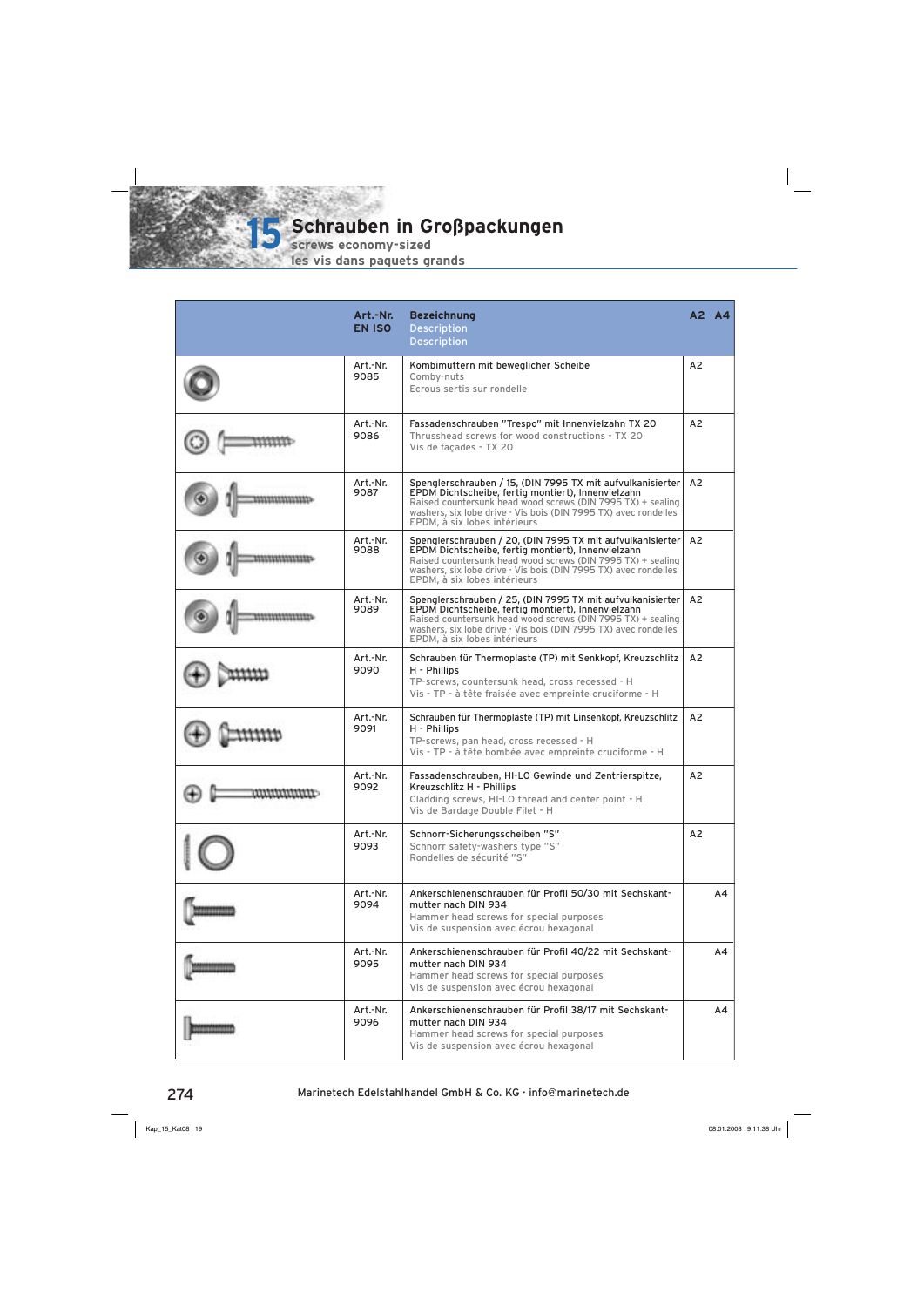

| Art.-Nr.<br><b>EN ISO</b> | <b>Bezeichnung</b><br><b>Description</b><br><b>Description</b>                                                                                                          | A2 A4          |    |
|---------------------------|-------------------------------------------------------------------------------------------------------------------------------------------------------------------------|----------------|----|
| Art.-Nr.<br>9097          | Ankerschienenschrauben für Profil 28/15 mit Sechskant-<br>mutter nach DIN 934<br>Hammer head screws for special purposes<br>Vis de suspension avec écrou hexagonal      |                | AA |
| NF E<br>$25 - 511$        | AFNOR-Kontaktscheiben, Form M<br>AFNOR contact washers, type M<br>Rondelles de serrage AFNOR                                                                            | A2             |    |
| NF E<br>25-514            | AFNOR-Scheiben<br><b>AFNOR washers</b><br>Rondelles AFNOR                                                                                                               | A2             | A4 |
| $\mathbf{1}$              | Metrische Schrauben mit ZWEILOCH-ANTRIEB, Linsenkopf<br>Panhead<br>Security screws TWO-HOLE-DRIVE<br>Vis métaux TC-2 trous                                              | A <sub>2</sub> |    |
| $\overline{2}$            | Metrische Schrauben mit ZWEILOCH-ANTRIEB, Senkkopf<br>Flathead<br>Security screws TWO-HOLE-DRIVE<br>Vis métaux TC-2 trous                                               | A <sub>2</sub> |    |
| 3                         | Blechschrauben mit ZWEILOCH-ANTRIEB, Linsenkopf<br>Panhead<br>Security screws TWO-HOLE-DRIVE<br>Vis métaux TC-2 trous                                                   | A2             |    |
| 4                         | Blechschrauben mit ZWEILOCH-ANTRIEB, Senkkopf<br>Flathead<br>Security screws TWO-HOLE-DRIVE<br>Vis métaux TC-2 trous                                                    | A <sub>2</sub> |    |
| 5                         | Blechschrauben mit ZWEILOCH-ANTRIEB, Flachrundkopf<br><b>Trusshead</b><br>Security screws TWO-HOLE-DRIVE<br>Vis tôle tête bombée - 2 trous                              | A <sub>2</sub> |    |
| 6                         | Blechschrauben mit ZWEILOCH-ANTRIEB, Linsensenkkopf<br>Ovalhead<br>Security screws TWO-HOLE-DRIVE<br>Vis tôle TFB-2 trous                                               | A2             |    |
| $\overline{7}$            | Metrische Schrauben (ISO 7380) mit INNENSECHSKANT<br>und SICHERHEITS-PIN, Flachrundkopf, Buttonhead<br>Security screws PIN-HEXAGON<br>Vis métaux tête bombée HC + Téton | A2             |    |
| 8                         | Metrische Schrauben (ISO 7991) mit INNENSECHSKANT<br>und SICHERHEITS-PIN, Senkkopf, Flathead<br>Security screws PIN-HEXAGON<br>Vis métaux TFHC + Téton                  | A2             |    |
| 9                         | Blechschrauben mit INNENSECHSKANT und SICHERHEITS-<br>PIN, Flachrundkopf, Buttonhead<br>Security screws PIN-HEXAGON<br>Vis tôle tête bombée 6 pans creux + Téton        | A2             |    |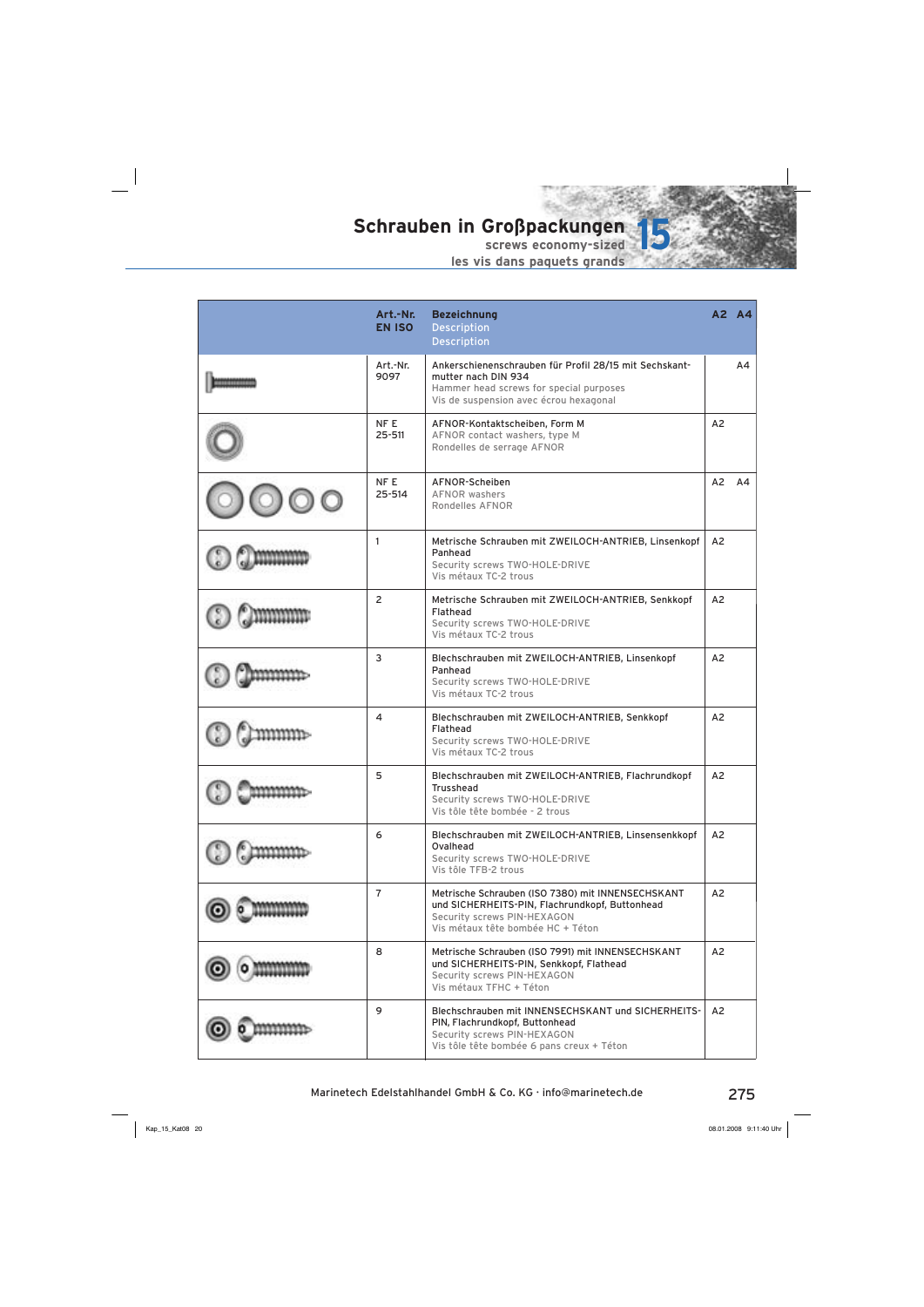

**screws economy-sized**

| Art.-Nr.<br><b>EN ISO</b>     | <b>Bezeichnung</b><br><b>Description</b><br><b>Description</b>                                                                                                                        |                | A2 A4 |
|-------------------------------|---------------------------------------------------------------------------------------------------------------------------------------------------------------------------------------|----------------|-------|
| 10 <sup>10</sup>              | Blechschrauben mit INNENSECHSKANT und SICHERHEITS-<br>PIN, Senkkopf, Flathead<br>Security screws PIN-HEXAGON<br>Vis tôle TF 6 pans creux + Téton                                      | A <sub>2</sub> |       |
| 11                            | Metrische Schrauben (ISO 7380) mit INNENVIELZAHN und<br>SICHERHEITS-PIN, Flachrundkopf, Buttonhead<br>Security screws PIN-TX<br>Vis métaux tête bombée TX + Téton                     | A2             |       |
| 12                            | Metrische Schrauben (DIN 7991) mit INNENVIELZAHN und<br>SICHERHEITS-PIN, Senkkopf, Flathead<br>Security screws PIN-TX<br>Vis métaux TF TX + Téton                                     | A <sub>2</sub> |       |
| 13                            | Blechschrauben mit INNENVIELZAHN und SICHERHEITS-<br>PIN, Flachrundkopf, Buttonhead<br>Security screws PIN-TX<br>Vis tôle tête bombée TX + Téton                                      | A2             |       |
| 14                            | Blechschrauben mit INNENVIELZAHN und SICHERHEITS-<br>PIN, Senkkopf, Flathead<br>Security screws PIN-TX<br>Vis tôle TF TX + Téton                                                      | A <sub>2</sub> |       |
| 15                            | Metrische Schrauben (DIN 7991) mit EINWEGANTRIEB, Halb-<br>rundkopf, Roundhead<br>Security screws ONEWAY<br>Vis métaux TC fente SENS UNIQUE                                           | A <sub>2</sub> |       |
| 16                            | Blechschrauben mit EINWEGANTRIEB, Halbrundkopf,<br>Roundhead<br><b>Security screws ONEWAY</b><br>Vis tôle TC fente SENS UNIQUE                                                        | A2             |       |
| 17                            | Blechschrauben mit EINWEGANTRIEB, Linsensenkkopf,<br>Ovalhead<br>Security screws ONEWAY<br>Vis tôle TFB fente SENS UNIQUE                                                             | A <sub>2</sub> |       |
| 18                            | Metrische Schrauben (ISO 7380) mit SCHLIESSKOPF,<br>Flachrundkopf, Buttonhead · Hexagon socket screws with<br>plug · Vis métaux bombée HC avec bouchon à têton blocage<br>au marteau  | A2             |       |
| Art.-Nr.<br>138630-<br>138960 | Metrische Schrauben (ISO 7991) mit SCHLIESSKOPF,<br>Senkkopf, Countersunk-head · Hexagon socket screws with<br>plug · Vis métaux bombée HC avec bouchon à têton blocage<br>au marteau | A2             |       |
| Art.-Nr.<br>134109-<br>134141 | Abreissmuttern<br>Inviolable nuts<br>Ecrous autocassants                                                                                                                              | A2             |       |
| Art.-Nr.<br>1001              | A4 Stabdeckschrauben, Flachsenkkopf mit TORX-Antrieb<br>Marine-woodloor-screws with TORX-drive<br>Vis pour sol de bois                                                                | A2             |       |